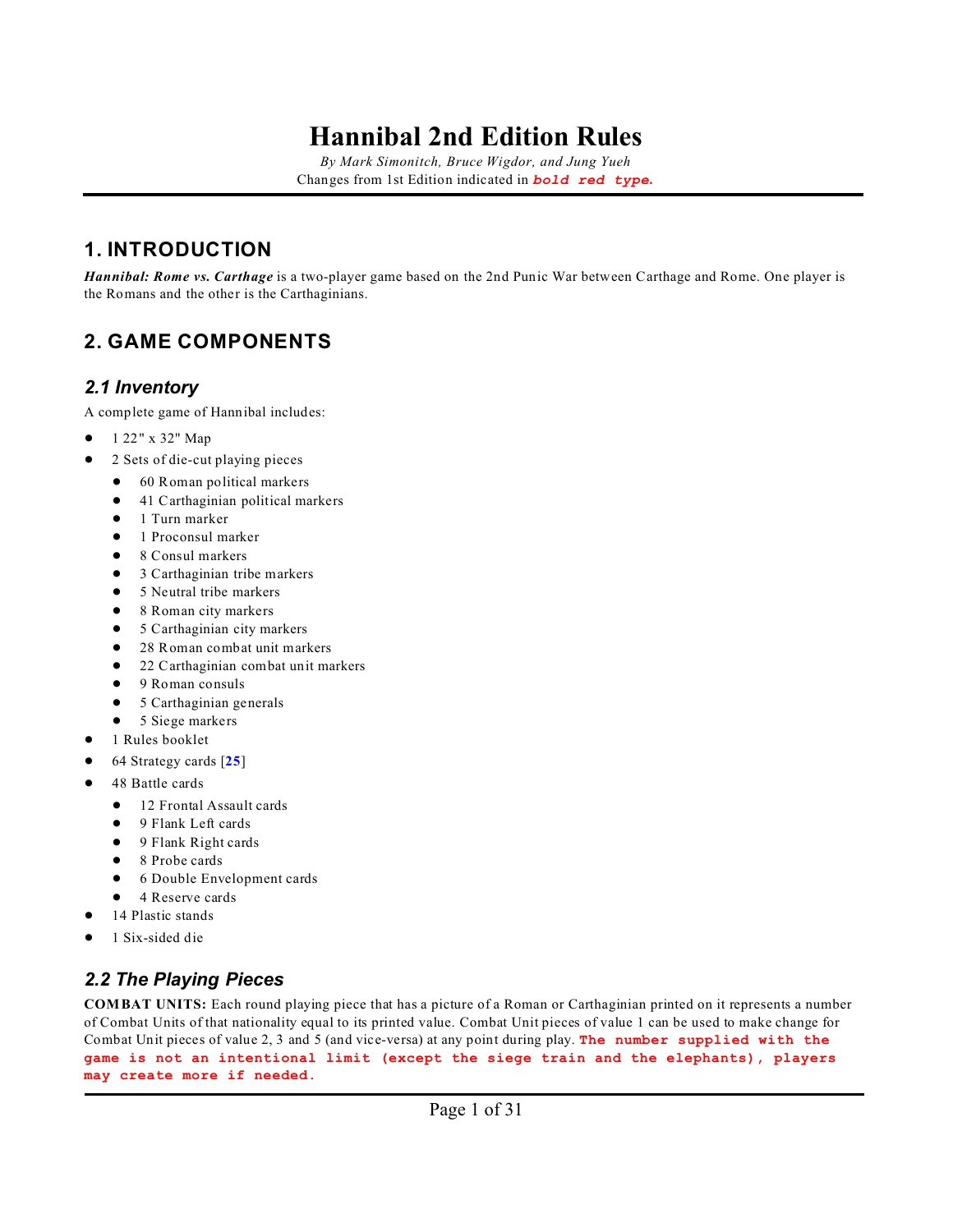*By Mark Simonitch, Bruce Wigdor, and Jung Yueh* Changes from 1st Edition indicated in *bold red type***.**

**GENERALS:** Each rectangular playing piece represents a single General. Place Generals upright in plastic stands.

**POLITICAL CONTROL MARKERS:** The small circular playing pieces, having a Roman and Carthaginian symbol printed back and front, are used to record which side has Political Control of a space. Throughout the rest of these rules, the term Political Control Marker will be abbreviated as PC marker. The square playing pieces are Walled Cities and the hexagonal pieces are Tribes. These two types of pieces act like PC markers in all respects except they are more difficult to convert or remove [**[20](#page-23-0)**].

### **3. GLOSSARY OF GAME TERMS**

The following are important game terms and abbreviations you should be familiar with before reading the rules:

**Africa:** All spaces in the four Provinces of Western Numidia, Eastern Numidia, Carthaginia and Carthage.

**Army:** An Army consists of a general and any number of friendly combat units stacked together in a space.

**CU:** An abbreviation for combat unit

**Consul:** A Roman general is either called a consul or a proconsul. Consuls outrank proconsuls. [**[18](#page-21-0)**].

**Consular Army:** An army commanded by a consul [**[18.1](#page-21-1)**].

**Holding Box:** The square boxes on the map above each general's Special Ability.

**Italy:** All spaces in Gallia Cisalpinia, Etruria, Apulia, Latium, Campania, Lucania, and Samnium.

**Operation Number:** The number between 1 and 3 on the upper-left-hand corner of each strategy card.

**Political Control (PC):** A player controls a space if he has a PC marker in it. A player controls a Province if he controls the majority of the spaces in the Province. A space containing a PC marker remains under the control of the owning player even if an enemy General and/or CUs are also present.

**Province**: A group of spaces located within a Province boundary line. There are 21 provinces in the game, but only 18 of them count for victory purposes [**[19.1](#page-22-0)**].

**Spain (Hispania)**: All spaces in the four Provinces of Baetica, Celtiberia, Orospeda, and Idubeda.

### **4. SETTING UP THE GAME**

Place the turn marker in the turn 1space (218 B.C.) on the Turn Record Track, and set up the playing pieces as indicated below.

### *4.1 Roman Setup*

- ! 8 CUs and the consul Publius Cornelius Scipio in Rome (Latium).
- ! 8 CUs and the consul Tiberius Longus in Agrigentum (Sicilia).
- ! Place Roman PC markers in each space on the map colored black. Place round PC markers in the round spaces and place Walled City Markers in the square spaces that match their name.
- ! The seven other Roman generals are set aside, they will enter play later in the game as reinforcements. Place the eight round Roman general markers in a cup for random draw.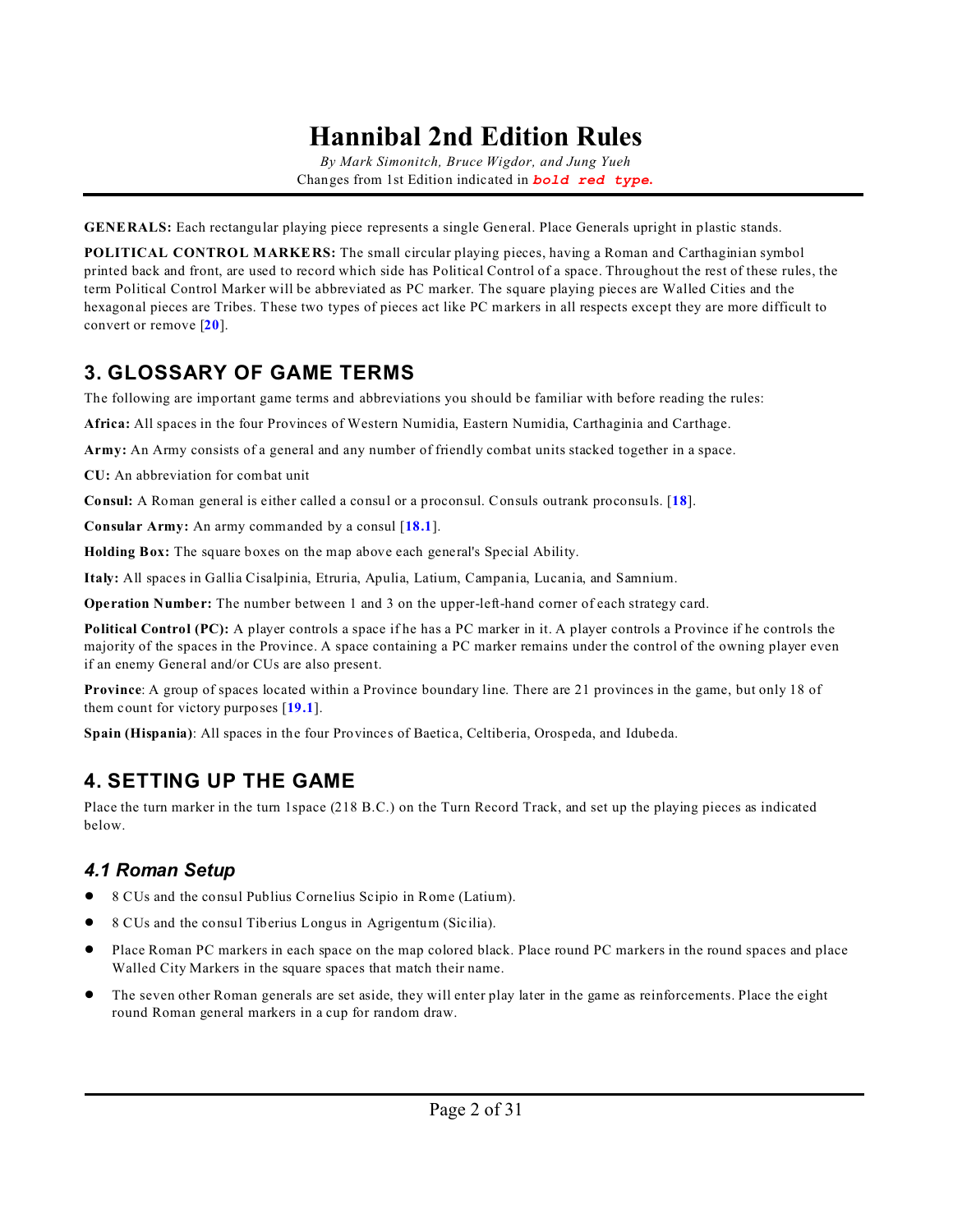*By Mark Simonitch, Bruce Wigdor, and Jung Yueh* Changes from 1st Edition indicated in *bold red type***.**

### *4.2 Carthaginian Setup*

- ! 4 CUs and Hanno in Carthage.
- ! 10 CUs (two of which are CUs with Elephants) and Hannibal in Saguntum. Place Mago and H. Gisgo in Hannibal's Holding Box.
- ! 2 CUs and Hasdrubal in New Carthage.
- ! Place Carthaginian PC markers in each space on the map colored blue. Place round PC markers in the round spaces and place Walled City Markers in the square spaces that match their name.

### *4.3 Tribe Setup*

Place the eight hexagonal Tribe Markers in the hexagonal spaces that match their tribe name.

### *4.4 Event & Battle Decks*

Separately shuffle the deck of 48 Battle Cards and the deck of 64 Strategy Cards and place the two decks off to the side. You are now ready to play.

### <span id="page-2-0"></span>**5. SEQUENCE OF PLAY**

*Hannibal: Rome vs. Carthage* is played in turns, each of which must be played in the following order:

#### **1. Reinforcement Phase** (Skip this phase on Turn 1).

**A**. The Carthaginian player places his reinforcements [**[6.1](#page-3-0)**].

**B**. If the Carthaginian player has any displaced generals [**[10.10](#page-9-0)**], he may return them all to the map, placing them with any Carthaginian CUs.

**C**. The Roman player places his Reinforcements [**[6.2](#page-3-1)**]. If this is turn six, he receives Scipio Africanus plus five additional CUs.

**D.** The Roman player designates a Proconsul, removes his old Consuls, and randomly selects and places two new Consuls [**[6.4](#page-4-0)**].

#### **2. Deal Strategy Cards**

Each player is dealt Strategy Cards. The number of strategy cards dealt to each player is listed on the Turn Record Track.

#### **3. Strategy Phase**

The players resolve this phase by playing their strategy cards one at a time, alternating back and forth between them (i.e., one player plays a card, then his opponent plays one). The Strategy Phase ends when both players have exhausted their hand.

#### **4. Winter Attrition Phase**

Both players conduct Winter Attrition against their CUs [**[21.1](#page-25-0)**].

#### **5. Political Isolation Removal Phase**

Both players (first the Roman followed by the Carthaginian) remove all their non-walled, non-tribal PC markers which are Isolated [**[19.4](#page-22-1)**].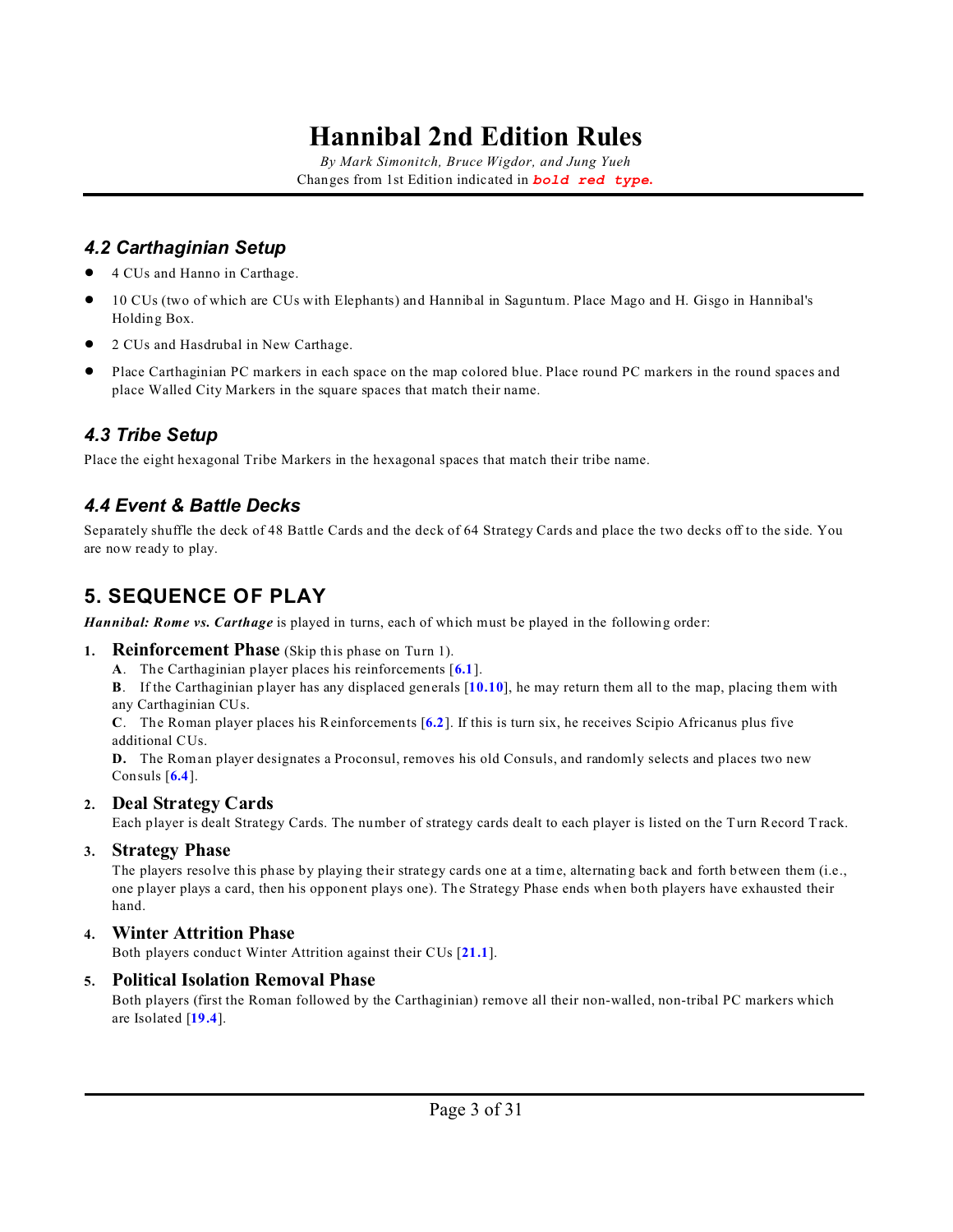*By Mark Simonitch, Bruce Wigdor, and Jung Yueh* Changes from 1st Edition indicated in *bold red type***.**

#### **6. Victory Check**

Both players calculate their Political Points as explained in [**[22.1](#page-25-1)**]. If one player has less Political Points than the other player, he will lose a number of PC markers as explained in [**[22.2](#page-25-2)**].

#### **7. End of Turn**

After completing the Victory Check, begin another game turn. Play continues until one side wins a Sudden Death Victory [[23](#page-26-0)] or all turns have been played.

## **6. REINFORCEMENTS**

### <span id="page-3-0"></span>*6.1 Carthaginian Reinforcements*

The Carthaginian player receives up to four CUs per turn. The Carthaginian reinforcements are placed in the following locations:

- ! One in Carthage or with any general in Africa.
- ! One in New Carthage or with any general in Spain if the city of New Carthage is Carthaginian controlled (*the city of New Carthage contained the workshops, shipyards and craftsmen that furnished Hannibal's army*).
- ! One in New Carthage or with any general in Spain if the province of Baetica is Carthaginian controlled (*this province was rich in silver and financed much of the Carthaginian war effort*).
- ! One in any space that contains either a Carthaginian general **or in Carthage or New Carthage**.

**DISPLACED CARTHAGINIAN GENERALS: If there are any displaced Carthaginian generals, all are returned to the game after all Carthaginian reinforcements are placed. They may be placed in any space containing one or more Carthaginian CUs that are not currently under siege.**

### <span id="page-3-1"></span>*6.2 Roman Reinforcements*

The Roman player receives five CUs per turn. The CUs may be placed in Rome or with any Roman general(s). At least three of the five Roman CUs must be placed in Italy. The CUs may all be placed in one space or split up in any fashion between Roman generals and Rome. If the Roman player does not have at least one stack containing five or more CUs, then he must (if possible) place enough of his reinforcements in a space so a stack of five CUs is created (this is important for placing Consuls).

### *6.3 Restrictions on Placement*

Reinforcements may not be placed inside a besieged Walled City [**[20.4](#page-23-1)**]. **An enemy general without CUs does not restrict the placement of reinforcements and would be displaced [[10.10](#page-9-0)] if reinforcements are placed in that space. If Rome is besieged and all Roman generals are inside Rome, than the Roman player does not receive any reinforcements except those arriving with Scipio Africanus. The same is true with the area specific Carthaginian reinforcements: if New Carthage is besieged and all Carthaginian generals in Spain are inside that city, then the Carthaginian player would lose those two CUs.**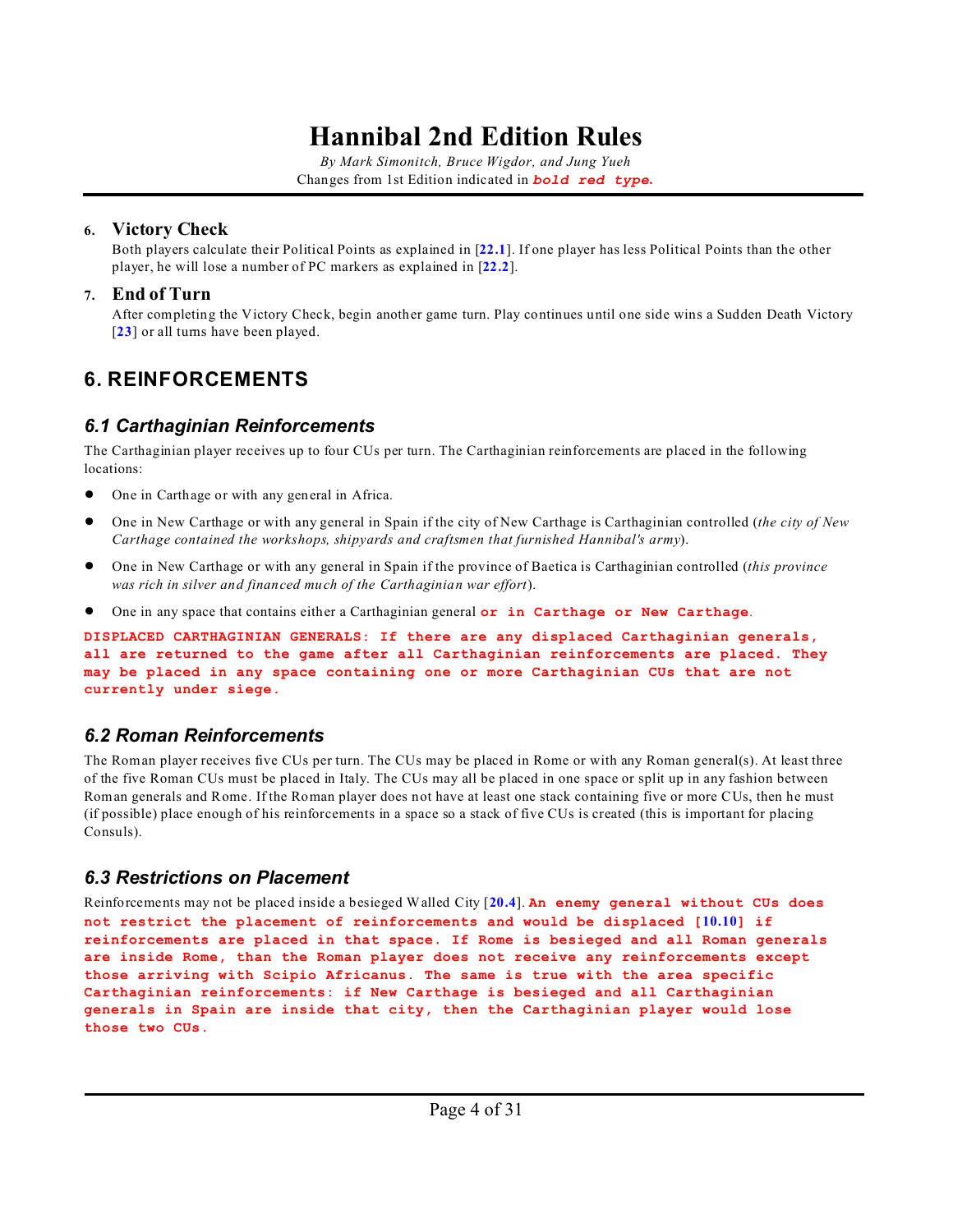*By Mark Simonitch, Bruce Wigdor, and Jung Yueh* Changes from 1st Edition indicated in *bold red type***.**

### <span id="page-4-0"></span>*6.4 Electing Consuls and Proconsuls*

Rome in 218 B.C. was a republic ruled by the Senate. Wishing to avoid the pitfalls of kings and dictators, the Senate was very careful not to give too much power to military leaders. As such, during a war they would elect two consuls each year to lead the army or armies. At the end of each year two new consuls would be elected, but in some cases a consul would be allowed to remain with his army if the situation required it (or if he was doing well), in which case the Senate made him a proconsul.

**PROCEDURE:** The Roman player, during the Reinforcement Phase of each turn (except the first), must follow the procedures below for his generals:

- 1. Designate one of the Roman generals as a proconsul. This is optional but recommended, the Roman player is not required to designate a proconsul, but it allows him to have an extra general in play if he does.
- 2. Remove the other Roman generals from the map (except Scipio Africanus if in play).
- 3. Randomly draw two generals to be your consuls for the turn (those removed in step 2 are eligible to be drawn again).
- 4. Place your two new consuls on the map. Note that the two Roman generals on the map at the start of the game are consuls.

### *6.5 Consul Placement*

Consuls may be placed together or in separate stacks but must be placed in a space containing at least five Roman CUs (if there is only one such space, then both consuls must be placed together). A consul may be placed with a proconsul, in which case the proconsul becomes a subordinate [**[9.2](#page-7-0)**]. **Roman consuls may be placed inside a besieged Rome (Roman CUs may not) if there is no other legal space they may be placed in.**

### *6.6 The Proconsul*

A proconsul remains on the map with his current army. You are only allowed one proconsul in play at a time (until the arrival of Scipio Africanus). Each Reinforcement Phase, you may elect to keep your proconsul or dismiss him in favor of designating one of your departing consuls as a proconsul instead. Indicate which general is your proconsul by placing the Proconsul Marker in his Holding Box.

### *6.7 Scipio Africanus*

Scipio Africanus arrives in play on turn 6 (211-210 B.C.) as a second proconsul. He brings with him five CUs that are in addition to the five CUs the Roman player normally receives. Scipio and his 5 CUs must be placed as a group; they may not be split up. **The Roman player can place Scipio's army in any space in Italy that contains a friendly PC and no enemy CUs** or in any port space in Spain that contains a friendly PC and no enemy CUs. **Scipio's army arrives after the normal five CUs have been placed and before the two new consuls have been elected**. He may not be placed inside a Walled City. If there are no such spaces on the map Scipio Africanus and his army does not appear and Scipio Africanus is removed from play. Once on the map Scipio acts as a permanent proconsul for the Roman player allowing him to have two proconsuls in play.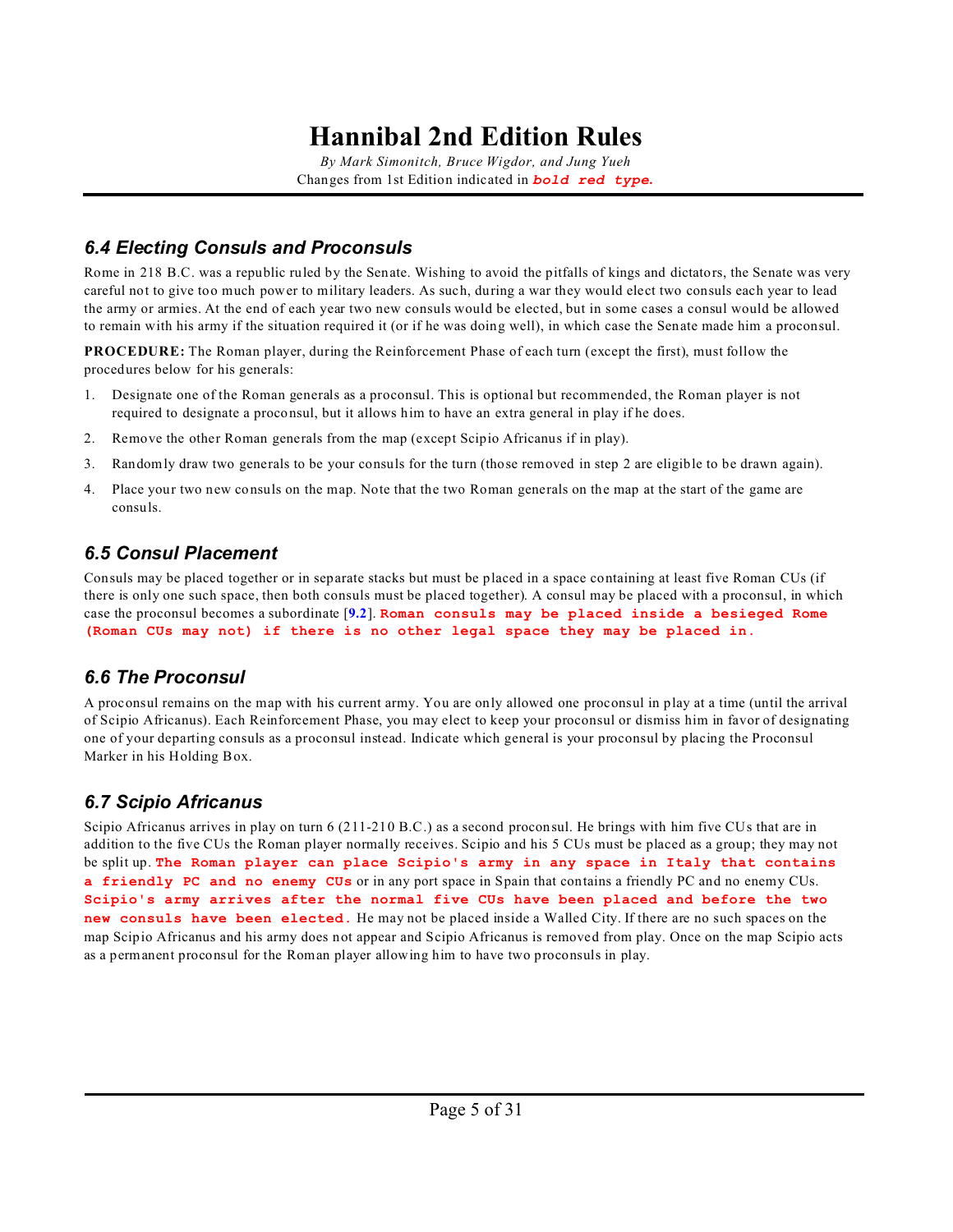*By Mark Simonitch, Bruce Wigdor, and Jung Yueh* Changes from 1st Edition indicated in *bold red type***.**

## **7. THE STRATEGY PHASE**

### *7.1 Receiving Strategy Cards*

Each player is dealt a number of cards from the Strategy Deck during each turn (seven cards each on turns 1-3, eight cards each on turns 4-6 and nine cards each on turns 7-9).

### *7.2 Two Options for Each Card*

Each card played allows the player to either use the Operation Number on the card [**[8.2](#page-5-0)**], or cause the event on the card to occur. If you wish to do neither, you may discard.

### *7.3 Who Goes First*

Normally the Carthaginian player decides who will move first, but if the Roman player has a Major or Minor Campaign card in his hand and will play it (as an Event or an Operations Card) for his first play in the Strategy Phase, he may choose to go first. Follow this procedure:

**The Carthaginian player first asks the Roman player if he is using a campaign card to move first. If not, then the Carthaginian player declares who will move first.**

### *7.4 Ending the Strategy Phase*

The players continue to alternate playing Strategy Cards until all cards in each player's hand have been played. At this point, the Strategy Phase ends. It is possible that one player may use all of his Strategy Cards while his opponent still has several left in his hand. In this case, the player who still has Strategy Cards plays them one at a time until he has played all of them.

## **8. STRATEGY CARDS**

### *8.1 Description*

Each Strategy Card has two primary elements, a number between 1 and 3 in the upper left corner (called the Operation Number) and an event. The operation number is used to activate generals or place PC markers. The event is only available if the operation number is not used. A ship symbol in the upper right corner (on Ops 3s and campaign cards) indicates the card can be used for Sea Movement.

### <span id="page-5-0"></span>*8.2 Using the Operation Number*

The operation number allows you to do one of the following:

**MOVE A GENERAL** (with or without CUs) whose Strategy Rating is less than or equal to the operation number. **EXAMPLE:** A "1" can only move a general with a Strategy Rating of 1. A "2" can move a general with a Strategy Rating of 1 or 2. A "3" can move any general.

**Place a quantity of PC Markers on the map equal to the operation number**. One PC marker can be placed in each space that doesn't contain an enemy CU or PC Marker. **EXAMPLE:** If you play a "3", you could place three of your PC markers.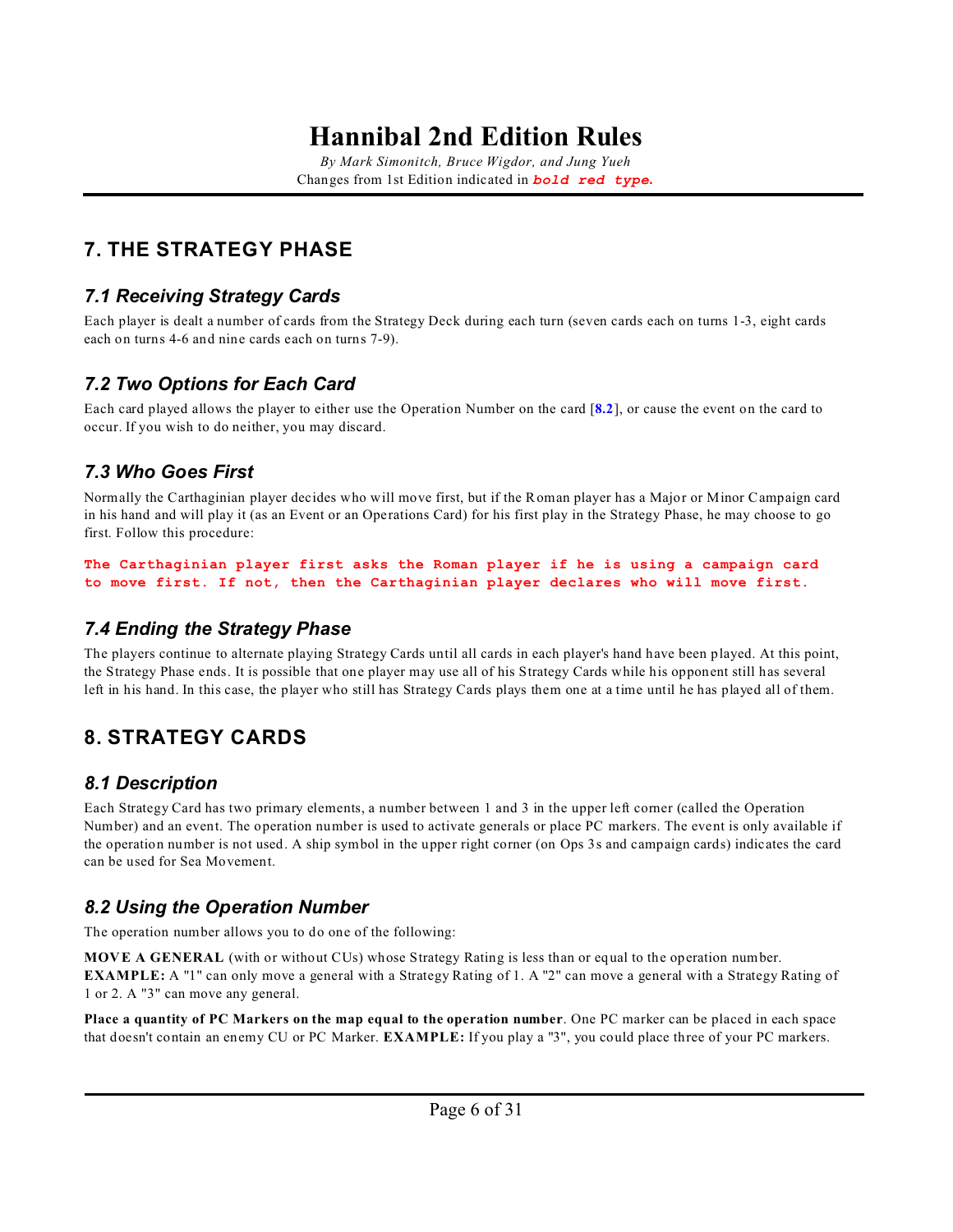*By Mark Simonitch, Bruce Wigdor, and Jung Yueh* Changes from 1st Edition indicated in *bold red type***.**

**RAISE TROOPS:** This is only allowed with a "3" card. Playing a "3" card in this way allows the player to place one CU with any one general who is located in a friendly controlled space in a friendly controlled province. You may not raise troops in a besieged Walled City [**[20.4](#page-23-1)**].

### *8.3 Events*

The operation number of each strategy card is color-coded to reflect who can use the event. Events playable only by the Romans have a black background; Carthaginian events have a white background. Events that can be played by either player have a half-black-half-white background. Regardless of the icons depicted, either player can use the operation number of any card.

### *8.4 Counter Events*

Events with their title printed in white letters in a black oval (like Marharbal's Cavalry **[#5](#page-27-1)**) can be played in the middle of a move or battle. Playing a Counter Event does not count as your normal move; you must still play the next Strategy Card (if you have one). In effect, playing a Counter usually requires you to play two Strategy Cards in a row. Note that the two Hostile Tribes cards (**[#7 & #8](#page-27-2)**) may be used as a counter or played during your turn if your opponent's army is still in Liguria or Gallia Transalpinia.

### *8.5 Remove if Played Cards*

When an event is played that states "REMOVE IF PLAYED", the card is removed from the Strategy Deck after it is played because the event may only occur once per game. There is one event which when played twice is removed - Philip of Macedonia. The second playing of the card essentially cancels the initial effect. A "REMOVE IF PLAYED" card is not removed if the event is not used.

### *8.6 Discarding*

You may discard a strategy card rather than play it. In this case no action occurs and it now becomes your opponent's turn to play a strategy card. Discards must be played face up for your opponent to see.

### *8.7 Reshuffling*

**If there are not enough Strategy Cards in the Strategy Deck to deal a full hand to each player for the upcoming turn, the entire Strategy Deck (excluding cards that have been permanently removed from play) is reshuffled before any cards are dealt.** The deck is also reshuffled when the Truce card is played or discarded (it doesn't matter if the event is used or not). In this case, the deck is reshuffled at the end of the turn.

## **9. STACKING AND SUBORDINATION**

### *9.1 Stacking CUs*

There is no limit to the number of CUs that can be stacked in a space.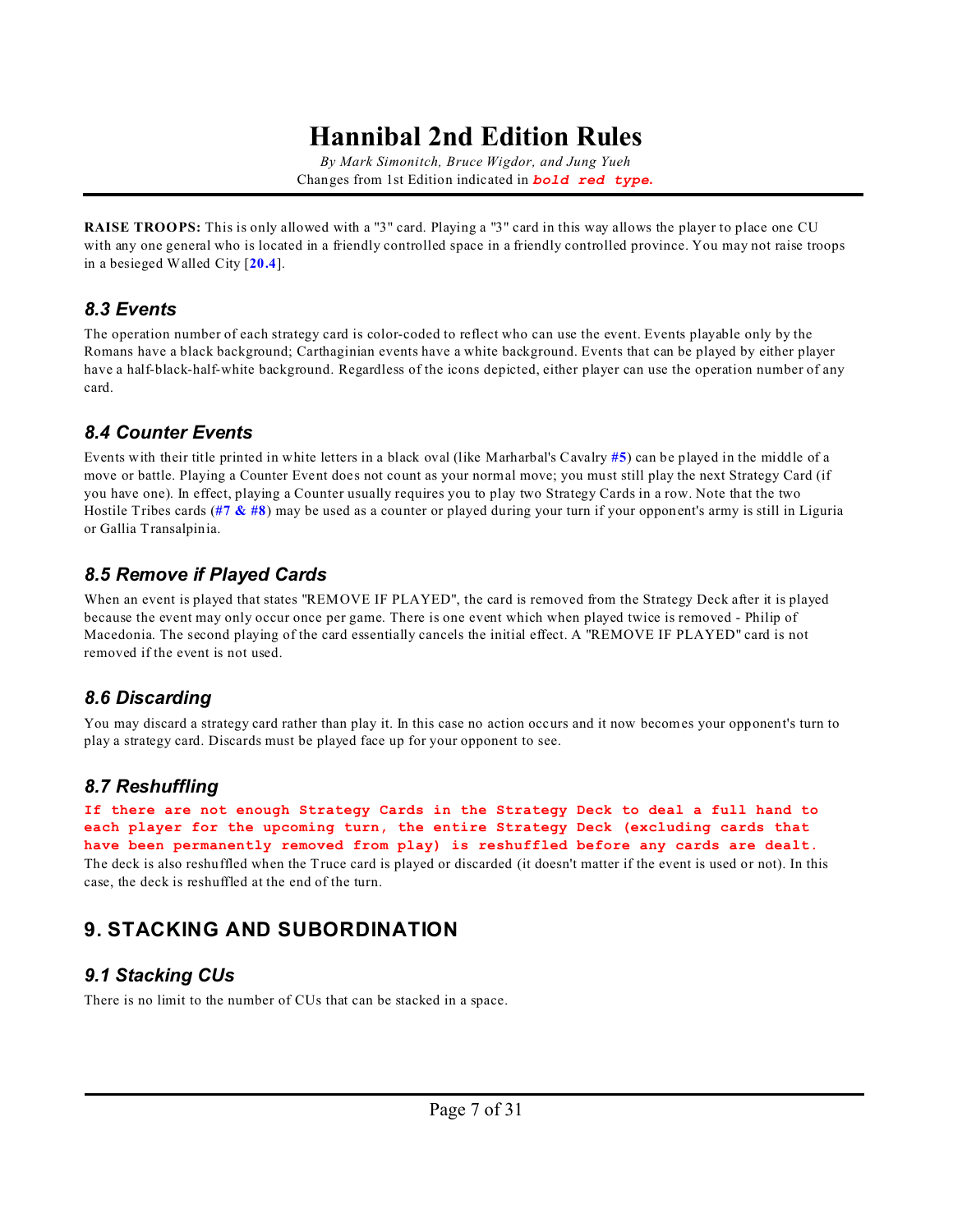*By Mark Simonitch, Bruce Wigdor, and Jung Yueh* Changes from 1st Edition indicated in *bold red type***.**

### <span id="page-7-0"></span>*9.2 Stacking Generals*

There can be more than one general in a space, but only one can be the commanding general. All other generals in the same space are considered subordinates. Keep the commanding general on the map, and place the subordinates in the commanding general's Holding Box. For example Hanno and M. Gisgo are subordinates to Hannibal at the start of the game. When a commanding general moves, the subordinate generals freely move with him. A subordinate in commanders Holding Box does not affect the commander in any way and while acting as a subordinate his Special Abilities [**[24](#page-26-1)**] may not be used.

#### <span id="page-7-1"></span>*9.3 Rank*

Normally, the owning player may decide which of his generals will be the commander and which will be the subordinate and he is free to change the commander before he activates the army. However, if one general outranks another, then the ranking general must be the commander.

- ! Hannibal outranks all other Carthaginian generals
- Consuls outrank Proconsuls

### **10. MOVEMENT**

#### *10.1 Who May Move*

Generals may move with or without CUs. Combat Units (CUs) cannot be moved unless accompanied by a general. A general can be moved only when a strategy card is played that permits it. A general and the CUs stacked with him are collectively called an army. Only one army moves with each strategy card unless a campaign card is played [**[10.9](#page-9-1)**]. The same army may be activated each strategy card play.

#### <span id="page-7-2"></span>*10.2 Movement Procedure*

You can move a general up to four spaces (six spaces with a Force March Strategy Card). A general can move with up to ten CUs. As you move a general, you can pick up and drop off CUs along the way, so long as there are never more than ten CUs moving with the general at any time. You may move a general into any space that is adjacent (i.e., connected by a line) to the space that the general occupies. The sequence below must be observed when moving an army:

- Select the general you wish to activate. If there are two or more generals with an army you may designate which is the commanding general, under certain restrictions [**[9.3](#page-7-1)**]. Then select up to 10 CUs and any number of subordinates to accompany the commanding general.
- 2. Play a Strategy Card that can activate the commanding general [**[8.2](#page-5-0)**].
- 3. Move the army. As the army enters each space it triggers a Reaction Phase for the non-active player [**[10.3](#page-8-0)**], which is conducted before proceeding to step 4.
- 4. If the non-active player was successful with an Interception, the active army has the option to back up one space and end its move [**[12.5](#page-12-0)**].
- 5. If there is only one CU in the space the active army may conduct an Overrun at this time.
- 6. Repeat steps 3 5 until the activated army has completed its move.
- 7. The army may now conduct one of the following: either a siege /subjugation attempt or a battle. An army may never conduct a battle and then a siege or subjugation on the play of a single strategy card.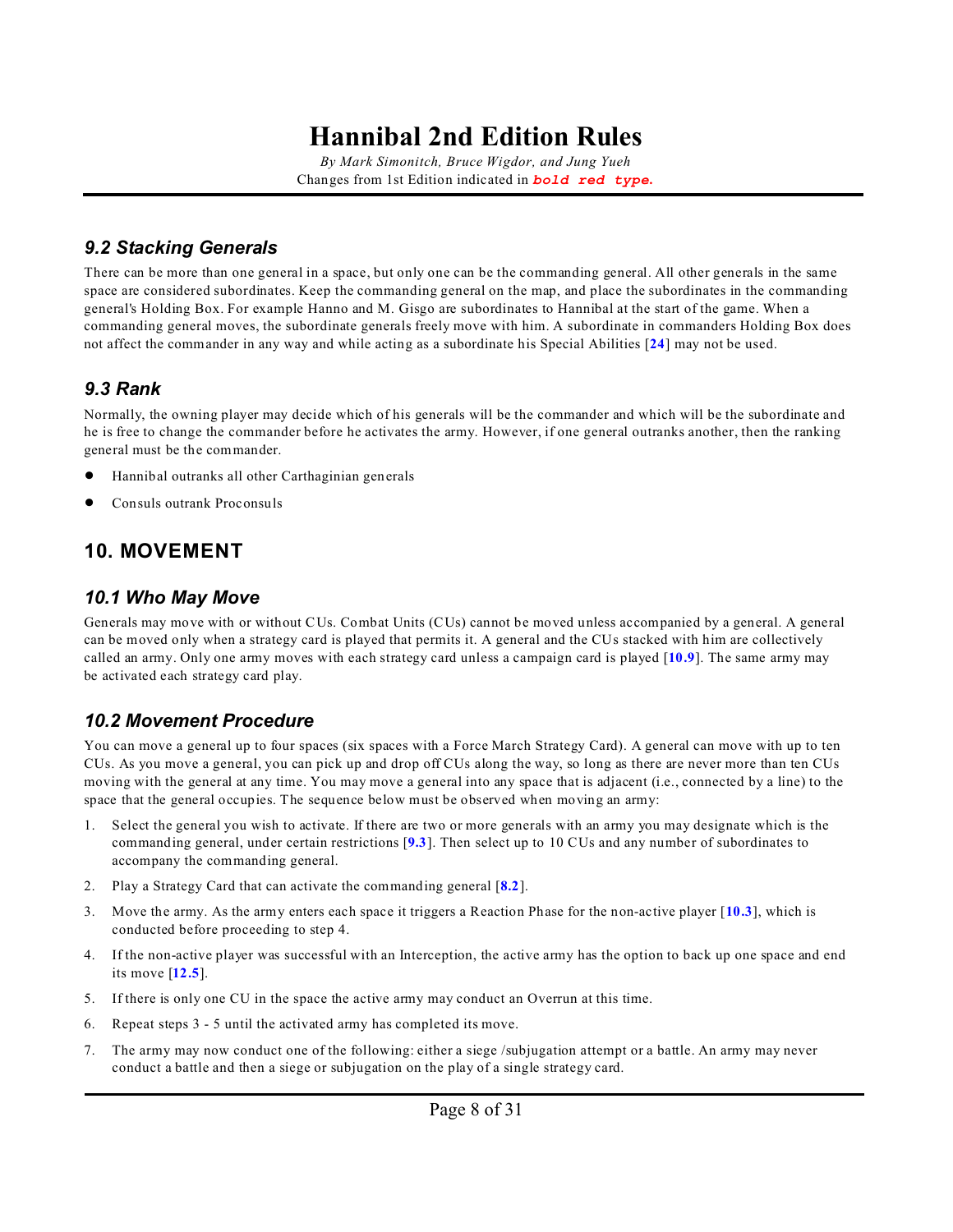*By Mark Simonitch, Bruce Wigdor, and Jung Yueh* Changes from 1st Edition indicated in *bold red type***.**

#### <span id="page-8-0"></span>*10.3 Reaction Phase*

**DESIGNER'S NOTE: This is not a new rule, just a method to organize the existing rules.**

Each space an army enters may trigger a possible reaction by the non-Active Player. This is called the Reaction Phase and follows this sequence:

- 1. If the space contains a Walled City the non-active player declares his CUs inside or outside the city and moves them above or below the Walled City Marker as appropriate.
- 2. The non-active player declares all his Interceptions and Avoid Battle Attempts. All must be declared before any are carried out and the non-active player is required to attempt all those he designated.
- 3. If an Avoid Battle were declared; the non-active player must roll for its success and, if successful, move the army from the space.
- 4. If any Interceptions were declared, the non-active player must conduct them now (in any order he wishes). An army intercepting into a space may not duck into a Walled City since non-phasing CUs can only enter Walled Cities during step 1 above. This completes the Reaction Phase.

### *10.4 Enemy Occupied Spaces*

When you move an army into a space containing one or more enemy CUs, and those enemy CUs do not, cannot, or fail to Avoid Battle [**[13](#page-13-0)**], your army must stop, end its movement and battle the enemy force (exception: [**[10.5](#page-8-1)**]). **A general without an army may not move into a space containing an enemy army nor stop in a space containing an enemy general without an army (he may pass through such a space).**

#### <span id="page-8-1"></span>*10.5 Overruns*

If your army has at least five CUs and it enters a space containing a single enemy CU without a general, the CU is automatically eliminated with no loss to you. Do not deal out BCs. Your army can continue its movement with no loss to its momentum. There is no restriction on the number of times your army may do this in a single turn - it is only limited by the general's movement ability. Two CUs cannot be overrun by 10 CUs.

#### *10.6 Mountain Passes and Straits*

Movement across mountain passes (Alps and Non-Alps Passes) and across straits costs two instead of one from your general's movement capability.

- ! **MOUNTAIN PASS ATTRITION:** Each time an army crosses a mountain pass it must roll for attrition [**[21.1](#page-25-0)**] immediately after crossing the pass. **If the mountain pass was a Non-Alps Pass, modify your die roll by -2. There is no modifier for crossing an Alps Pass.**
- ! **STRAITS:** Movement across the Strait of Massena is allowed only if you control both Rhegium and Massena. Notice that both players could use naval movement between these ports. Movement across the Strait of Sardinia is allowed regardless of control.
- ! **OTHER EFFECTS:** Interception [**[12](#page-11-0)**], Avoid Battle [**[13](#page-13-0)**], Withdrawals [**[14.11](#page-17-0)**] and Retreats [**[15](#page-18-0)**] are prohibited across mountain passes (both types) and straits.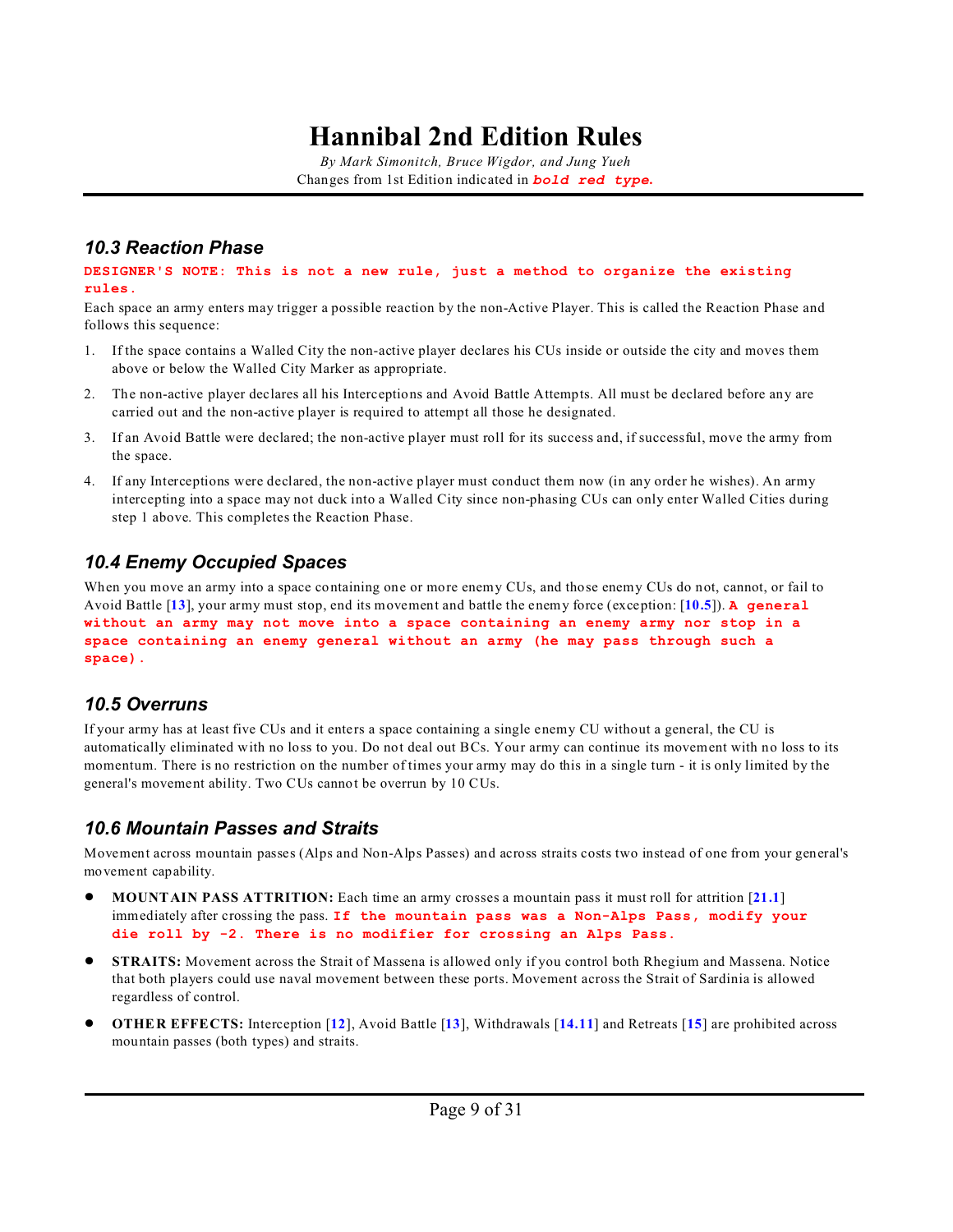*By Mark Simonitch, Bruce Wigdor, and Jung Yueh* Changes from 1st Edition indicated in *bold red type***.**

#### *10.7 Walled Cities and Movement*

Players should consider a Walled City as a space within a space. Generals and CUs can be inside or outside of the city. The number of CUs that can fit inside a city is limited; Rome and Carthage can hold 5 CUs, and all other walled cities can hold two CUs. To indicate CUs inside a Walled City, place them beneath the Walled City Marker. Those on top of the marker are considered outside the city. Generals inside a city can be placed to the side of the Walled City Marker. CUs that remain outside of the city stop enemy movement; CUs inside the city do not. You may move your CUs and generals from inside a Walled City to outside of a Walled City (and vice versa) in the following situations:

- ! **ACTIVE PLAYER:** Through normal movement (the play of a Strategy Card) during your player turn. Movement into a city is usually the last act of a moving army [**[10.2](#page-7-2)**].
- ! **NON-ACTIVE PLAYER:** If an enemy army enters a non-besieged Walled City spaces and the non-active player has CUs or generals there, he may declare the CUs and/or generals inside or outside. His decision may change each time an enemy force enters the space.

#### *10.8 Combining Armies*

**An activated general may pick up another general (with or without CUs) and keep moving. The general being picked must become a subordinate for that move. A general that outranks the activated general may not be picked up.** If a general ends its move in a space containing another general and the new general outranks the activated general, then the activating general becomes a subordinate. **If a general ends its move in a space containing another general of equal rank, then the activated general becomes the commanding general and the other general becomes a subordinate.**

#### <span id="page-9-1"></span>*10.9 Dividing Armies*

An army may drop off subordinate generals (with or without CUs) at any time. A subordinate in the commanding general's Holding Box may be activated and moved off with as many CUs from the commanding general's army as the controlling player wishes (exception: [**[18.1](#page-21-1)**]). Bring the subordinate back onto the map and use the space occupied by the commander as his starting space. The subordinate becomes the commanding general of this new army and may bring along other subordinates that do not outrank him. A subordinate that detaches and moves off counts as moving one general (i.e., activating a subordinate does not allow the commanding general to move).

### <span id="page-9-0"></span>*10.10 Displaced Generals*

A general becomes displaced if an enemy army enters the general's space and the general is not accompanied by friendly CUs. A general also becomes displaced if all CUs accompanying the general are eliminated due to Retreat Table casualties, Retreat losses **or the Naval Table**. A general is not displaced if all CUs under his command are removed due to the Attrition Table, **the Storms at Sea event [\(#60](#page-29-0)) or the Battle Casualties die roll.**

- If Scipio Africanus is displaced, he is eliminated.
- ! **If Hannibal is displaced he is eliminated and the Carthaginian player must remove 5 PC markers from any spaces on the map. This is in addition to any PCs losses resulting from the battle that led to Hannibal's death.**
- ! A displaced general is removed from the map and does not return to play until the next Reinforcement Phase [**[5](#page-2-0)**].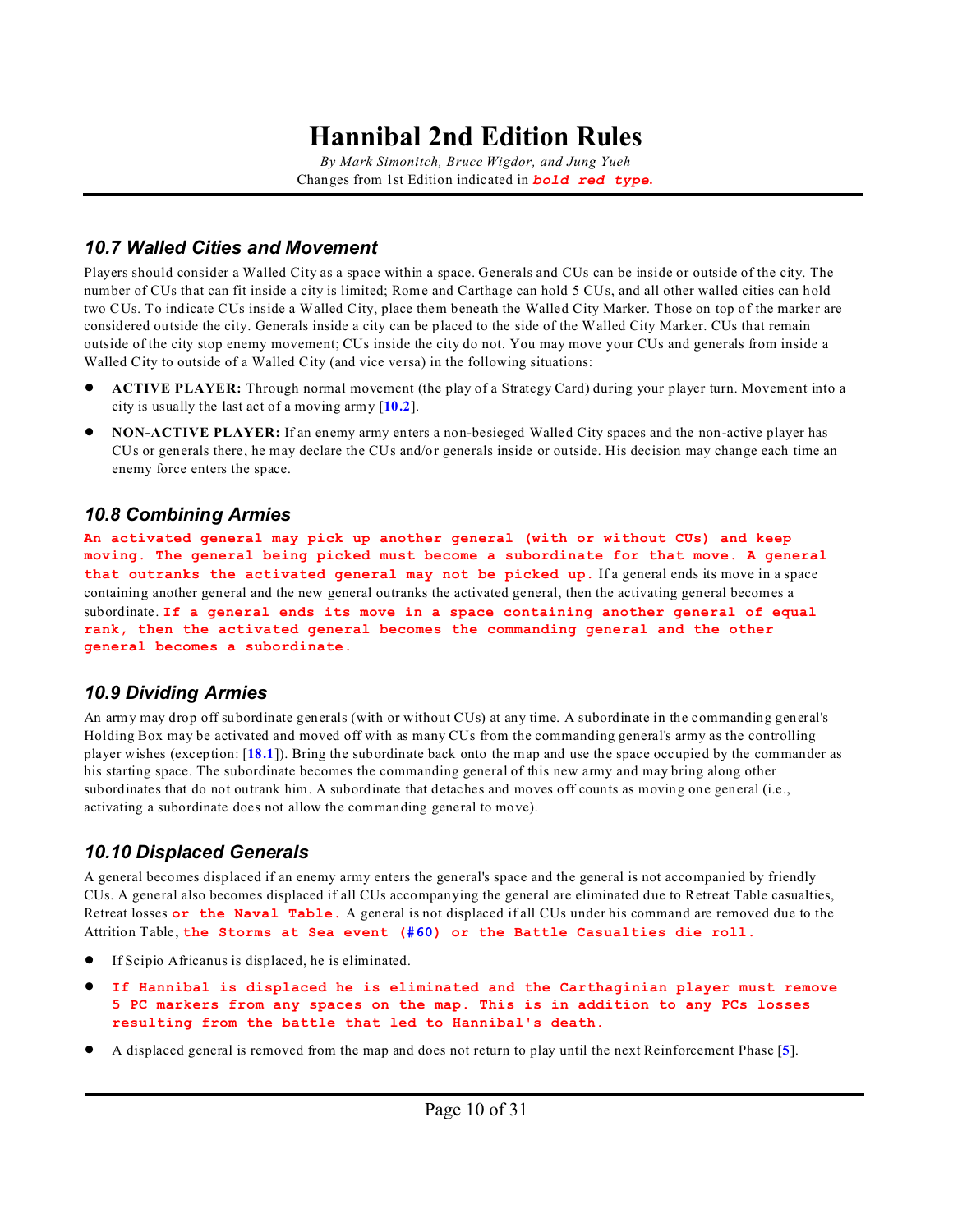*By Mark Simonitch, Bruce Wigdor, and Jung Yueh* Changes from 1st Edition indicated in *bold red type***.**

### *10.11 Campaign Card Limitations*

When a campaign card is played each commanding general must complete all movement and battles before another general can be activated. A CU or subordinate moved by one general during a campaign can be moved by another general during the same Campaign as long as no CU or general moves more than four spaces (exception: **[Nero](#page-10-0)**). **Once an army participates in a battle, siege, subjugation, or backs up one space to avoid being intercepted [[12](#page-11-0)], or fails its Pursuit die roll [[13.2](#page-14-0)]; all CUs and generals in the army are considered to have spent all their movement capability and may not be moved by another general during that campaign.**

**SIEGES AND SUBJUGATION:** A campaign card cannot be used to conduct more than one siege or subjugation against the same walled city or tribe, but it could be used to battle the defenders from the space and then used again to conduct a siege or subjugation against the site, as long as a different general performed each action.

### <span id="page-10-0"></span>*10.12 Nero*

Nero has the special ability to move 6 spaces during campaigns. CUs and subordinates that accompany Nero may move six spaces **as long as their entire movement is with him (i.e., they cannot be moved four spaces by one general and then two more with Nero).**

### **11. NAVAL MOVEMENT**

### *11.1 Procedure*

A general (with or without CUs) may move from a port space to any other port space using Naval Movement. CUs by themselves may not use Naval Movement. Naval Movement is possible when a 3-strategy card or a Campaign event is played (a ship icon appears in the upper right-hand corner of such cards for easy recognition). The movement cost to use Naval Movement is equal to three spaces.

**EXAMPLE:** You can move one space to a port and then use Naval Movement; or you can start at a port, use Naval Movement and then move one space inland.

### *11.2 Enemy Controlled Ports*

Control of a port is not necessary for embarkation or debarkation. Naval Movement is allowed into and out of any port space including a port that contains an enemy PC or CUs.

### *11.3 Naval Movement and Walled Cities*

Naval Movement directly into a Walled City (as oppose to simply landing outside the city) is allowed if the walled city is friendly controlled and not currently besieged ([**[20.4](#page-23-1)**] for definition of "besieged"). Naval Movement is prohibited into and out of besieged Walled Cities. Note that this does not prevent Naval Movement into and out of a space containing a besieged walled city (in this case the troops are considered embarking or debarking outside the city walls).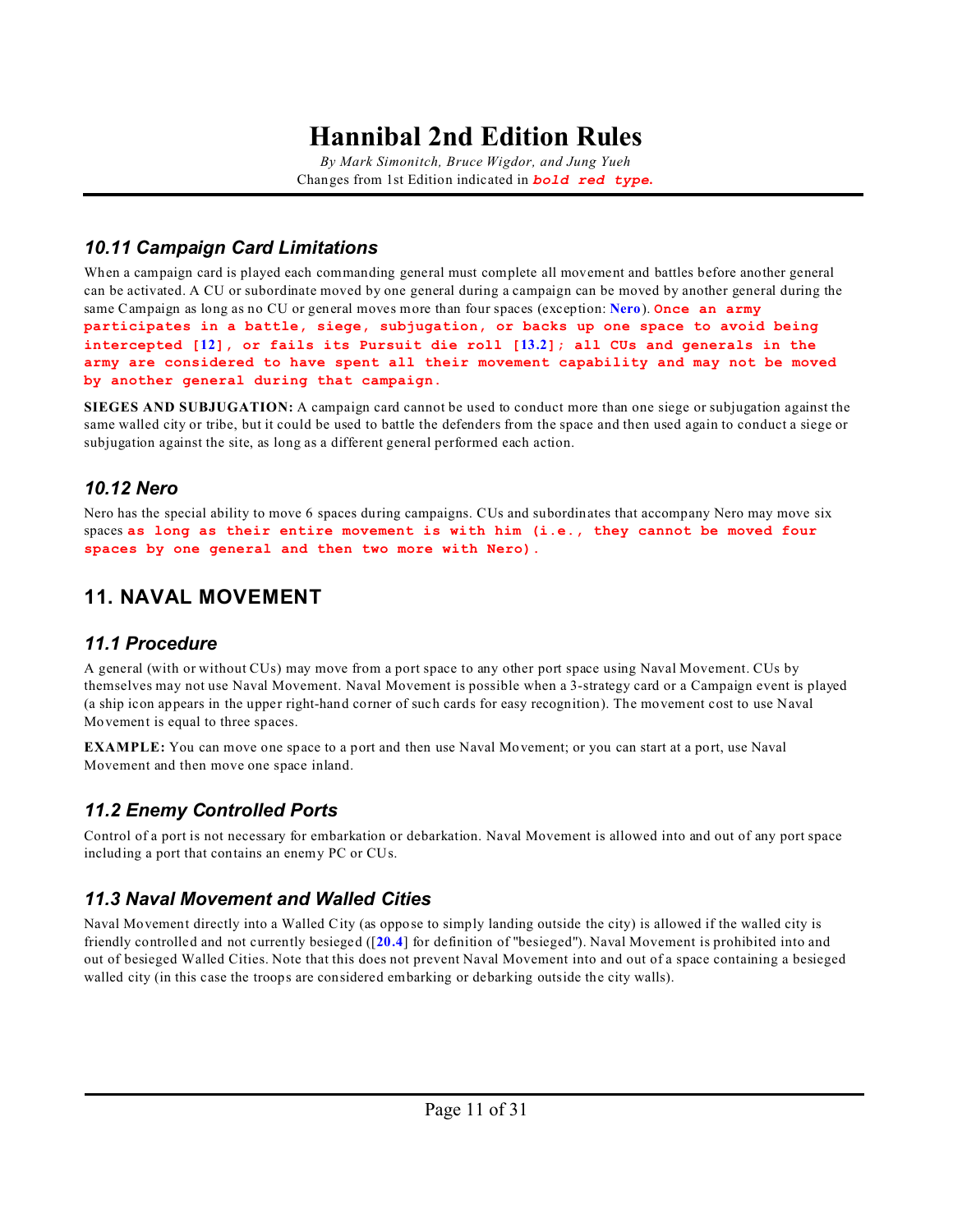*By Mark Simonitch, Bruce Wigdor, and Jung Yueh* Changes from 1st Edition indicated in *bold red type***.**

### *11.4 Sea Movement Limit*

A major or minor campaign allows an army with up to 10 CUs to use naval movement (only one of the two or three armies that may move with a campaign card can use Naval movement). A 3 OC allows one army with up to five CUs to use sea movement.

### *11.5 Roman Naval Supremacy*

The Roman player enjoys naval supremacy, so any Carthaginian Sea Movement runs the risk of being sunk. Each time a Carthaginian general or army moves by sea, the Roman player rolls on the Naval Combat Table. If after applying the appropriate die roll modifiers, the force is sunk, then the CUs are eliminated and the general is displaced [**[10.10](#page-9-0)**]. If the force must return, it returns to the port of embarkation and the balance of its movement is lost. CUs lost at sea do not count towards Political Consequences [**[15.5](#page-19-0)**].

### *11.6 Naval Combat Table Modifiers*

The Roman player modifies his Naval Combat Table die roll appropriately:

- ! +/- both port modifiers\* (see map)
- ! -1 if a general is moving without CUs or if the army using Sea Movement contains only one CU. Note that the table printed on the map implies that a CU can move by itself -- this is wrong; a CU can only move with a general.
- ! +1 if the port contains a Roman PC marker\*
- ! -1 if Carthage controls Syracuse
- ! -1 if Macedonia is allied with Carthage (Event **[#9](#page-27-3)**)
- ! -1 if the Carthaginian Naval Victory (Event **[#29](#page-28-0)**) is in effect.

**\***These modifiers apply to both the port from which the army departs and the port at which they debarks, and they are cumulative.

**EXAMPLE:** Your Carthaginian opponent sends an army from Carthage (port modifier: -2) to New Carthage (port modifier: - 2); the cumulative modifier is -4.

**EXAMPLE:** He sends an army with only one CU (-1) from New Carthage (-2) to Rhegium (+1). Rhegium contains a Roman PC giving you another  $+1$  modifier. The net modifier is  $(-1) + (-2) + (+1) + (+1) = -1$ .

## <span id="page-11-0"></span>**12. INTERCEPTION**

### *12.1 In General*

Interception is a special kind of movement that allows a non-active army to advance one space during an opposing general's move and interrupt the movement of the enemy army. Interception forces the moving army to fight a battle [**[14](#page-15-0)**] or back up one space [**[12.5](#page-12-0)**].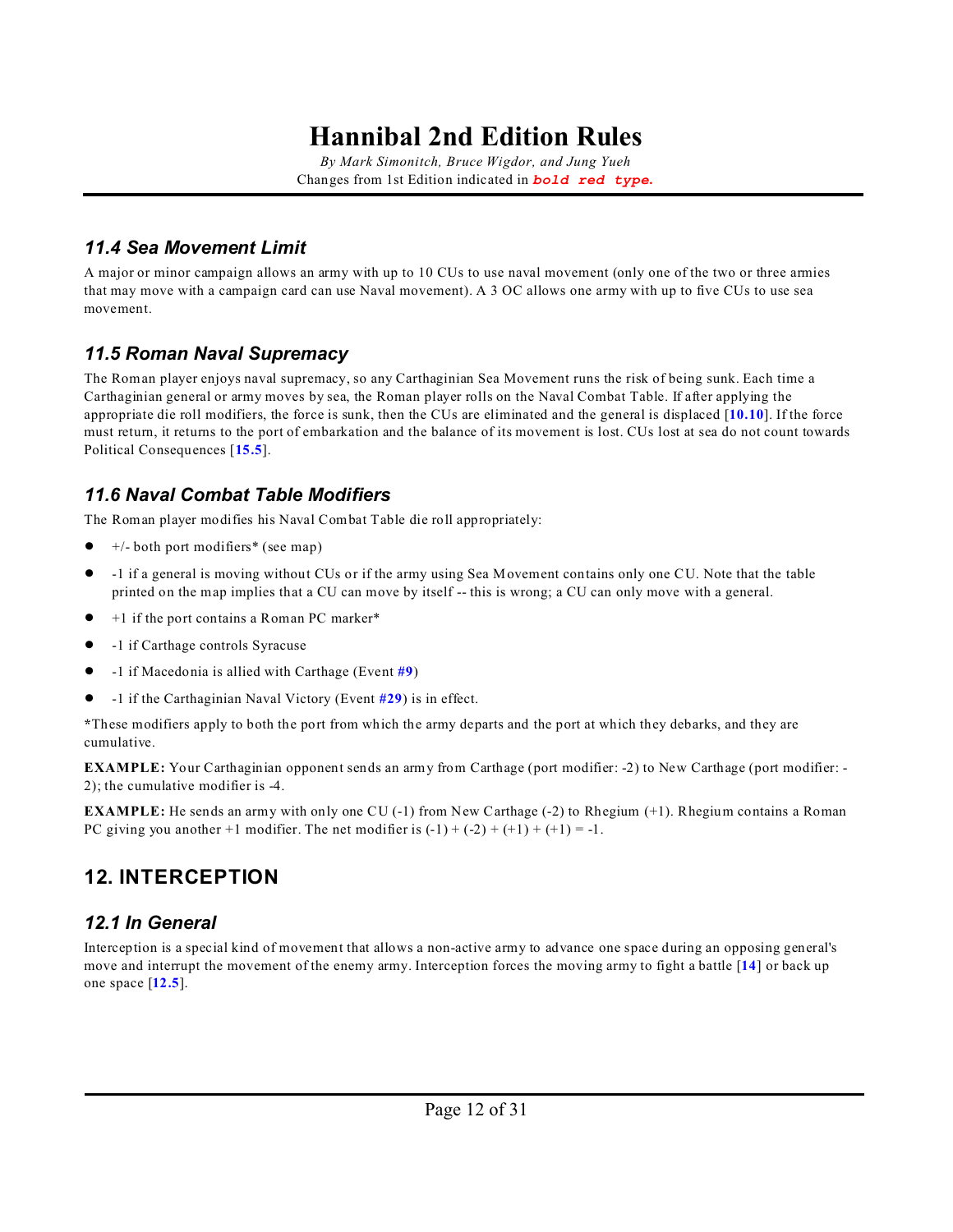*By Mark Simonitch, Bruce Wigdor, and Jung Yueh* Changes from 1st Edition indicated in *bold red type***.**

### *12.2 When Can an Interception Occur?*

Any army controlled by the non-active player may attempt interception. An interception can occur whenever an enemy army or general enters (via land or naval movement) a space adjacent to the army and the space does not contain any non-moving enemy CUs. An army may attempt interception each time the above condition occurs, for example if an enemy army tried to move around your army you could attempt to intercept in each adjacent space which did not contain an enemy CU.

### *12.3 Interception Restrictions*

- ! **You may not intercept into a space that contains one or more non-moving enemy CUs.**
- ! You may not intercept across a Mountain Pass or Strait.
- ! Interceptions may only occur against movement. You cannot intercept an attempt to Avoid Battle [**[13.1](#page-13-1)**], a Withdrawal [**[14.12](#page-18-1)**], or a Retreat [**[15](#page-18-0)**], nor may you intercept an interception.

### <span id="page-12-1"></span>*12.4 Interception Attempt Die Roll*

To intercept, roll the die. Modify the die roll by +1 if the space your army is intercepting into contains an enemy PC marker and no friendly CUs. If the modified die roll is less than or equal to your commanding general's Battle Rating, the interception attempt is successful. If your interception attempt succeeds, you must move the general and all CUs you declared were participating in the interception, into the space. In a battle caused by a successful interception, the intercepting player receives one extra Battle Card to simulate the effects of surprise. One is the maximum benefit, even if two or more armies intercepted.

### <span id="page-12-0"></span>*12.5 Backing Up One Space*

An army intercepted is never required to give battle; it may instead back up to its last-occupied space and end its movement. If an army has to back up across a pass, it must roll for attrition again. If an army has to back off from a sea move, then it returns to its port of embarkation. If it were a Carthaginian sea move, the Carthaginian player would have to roll again on the naval combat table. If the result is a Return than the Carthaginian player may not back up and must land in the port space. If an army backs up on to an enemy Walled City or Tribe space it may still conduct a siege or subjugation on that site.

### *12.6 Multiple Interceptions*

You may conduct more than one interception attempt into the same space if you have more than one army adjacent to the space your opponent is about to enter. In this case, you must declare all interception attempts before any are resolved, and your opponent may wait until all are resolved before he decides to give battle or back up. If both/all interceptions succeed, then the armies are combined in the space under the command of one general and the combined force faces the moving army.

### *12.7 Subordinates and Interceptions*

You may dispatch a portion of your army (under a subordinate or the commander) for an interception. You must declare which general and how many CUs will make the attempt. No matter how many subordinates an army has, only one interception can initiate from each space (i.e., you may not make two or more interception attempts from the same space in hopes that at least one will make it). **If a subordinate intercepts, the commanding general must be left behind with at least one CU (note that consuls may not be voluntarily left with less than 5 CUs [[18.1](#page-21-1)]).**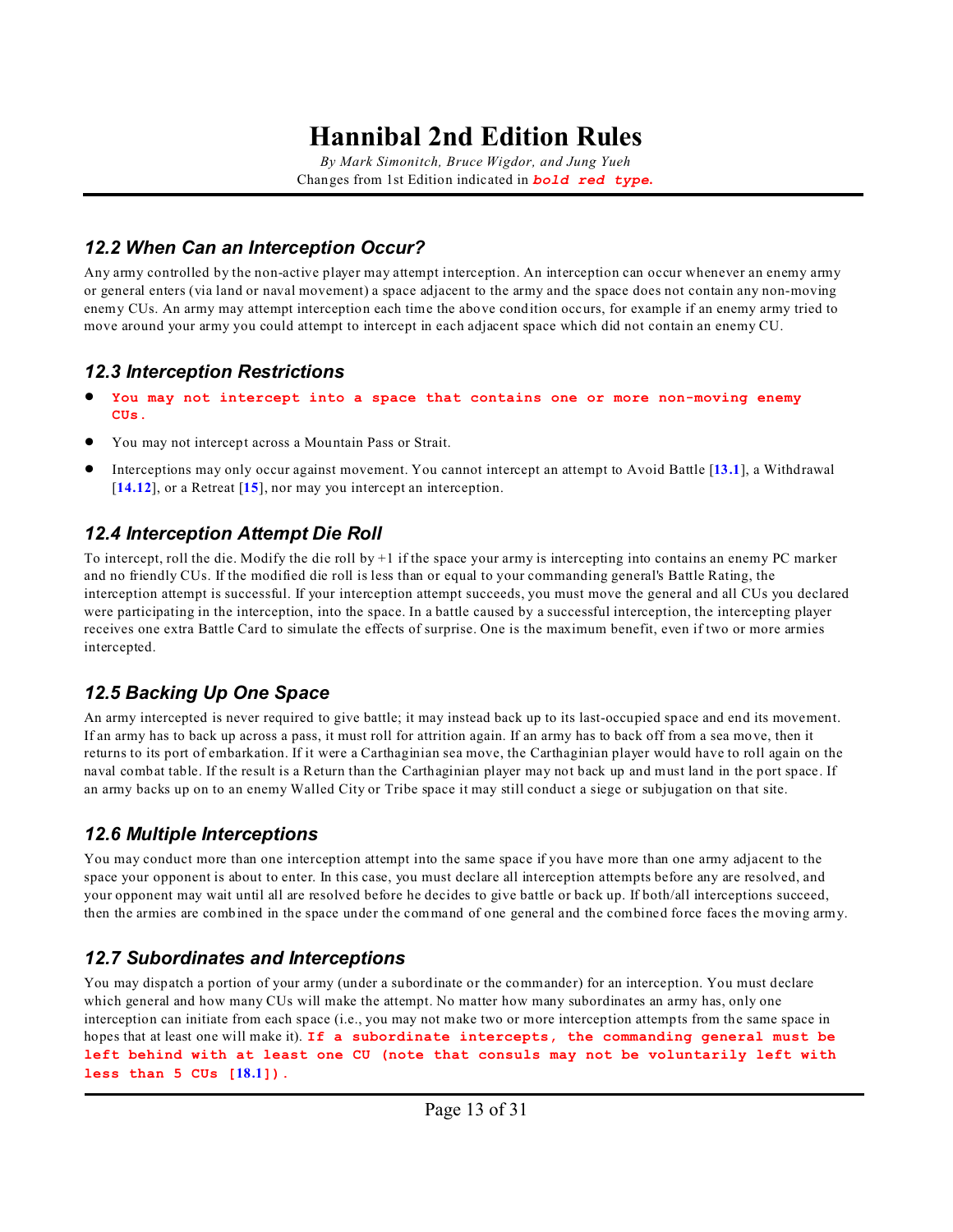*By Mark Simonitch, Bruce Wigdor, and Jung Yueh* Changes from 1st Edition indicated in *bold red type***.**

### *12.8 Interceptions and Walled Cities*

An army inside a Walled City may intercept an army in an adjacent space if there is no enemy CUs outside the Walled City. Conversely, if you intercept an army that enters a Walled City space by land movement, the battle occurs before the army can enter the walled city. **If the army entered the Walled City space via naval movement, the intercepted army has four options: accept battle, back up into the walled city (if the city can fit the army), back up to the port of embarkation, or split the army between the last two options. An army backing up one space may never leave behind CUs outside the walled city.**

### *12.9 Interceptions and Overruns*

Overruns occur after interceptions, so an intercepting army may prevent an overrun.

### <span id="page-13-2"></span>*12.10 Failed Interceptions and Avoid Battle*

**If an army fails an interception attempt it is prohibited from attempting an avoid battle against that same army during the current card play.** The army that failed the interception may still attempt other interceptions without restrictions, and may even attempt to avoid battle against other armies if the current card play is a campaign.

## <span id="page-13-0"></span>**13. AVOIDING BATTLES AND PURSUIT**

### <span id="page-13-1"></span>*13.1 Avoid Battle*

This option is available to the non-active player only. If an enemy army enters a space containing one of your armies or one or more of your generals without CUs, you may attempt to avoid battle. To determine if the attempt succeeds, roll the die. If the die roll is less than or equal to your commanding general's Battle Rating, the Avoid Battle succeeds. A successful Avoid Battle allows you to move your army or generals out of the space and into any adjacent space (see restrictions below). If the die roll was greater than the commanding general's Battle Rating, then the army/generals remains in the space and a battle is resolved (or the generals are displaced). For botching the retreat and for the temporary reduction in moral this would cause, you receive one less Battle Card in the ensuing battle.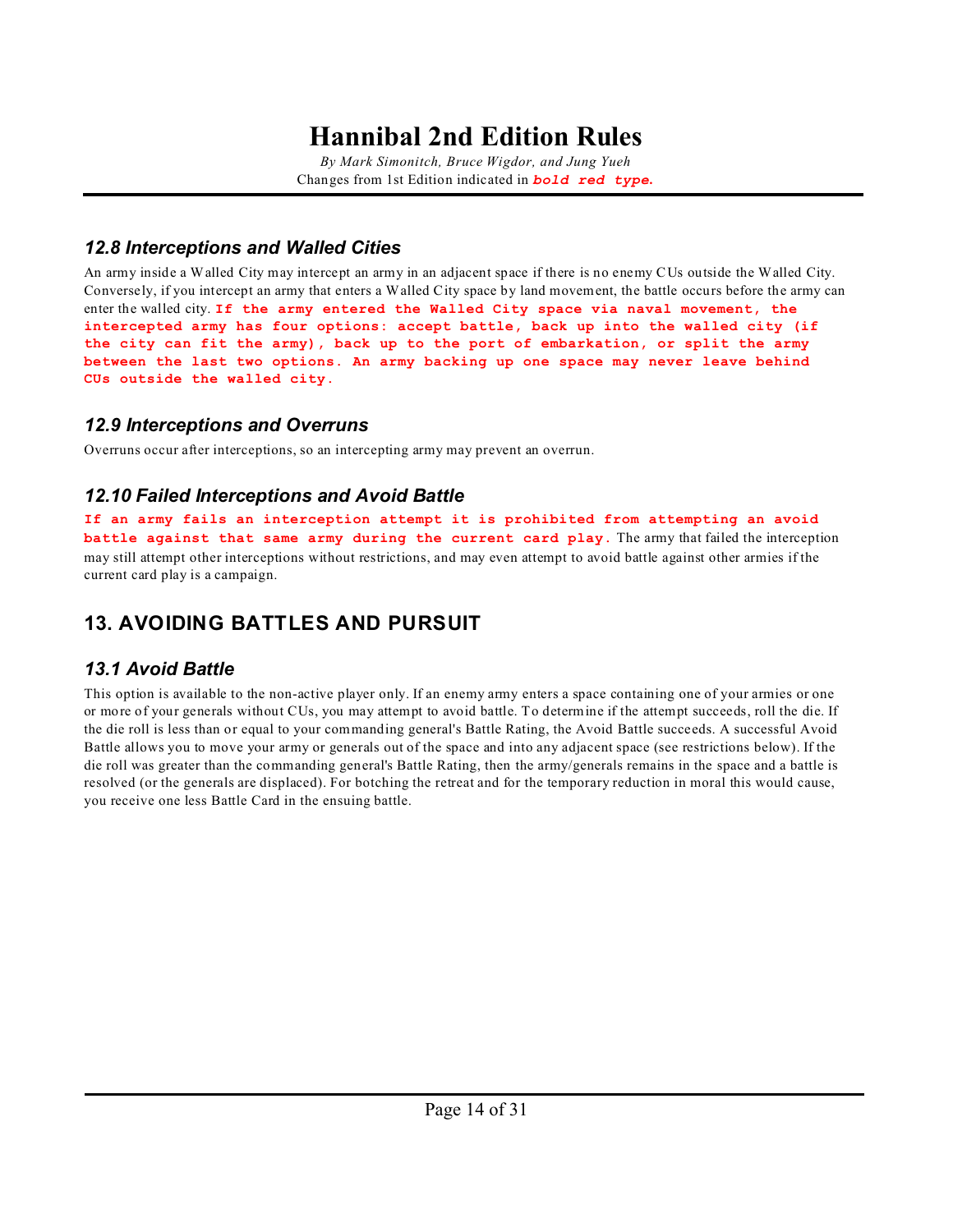*By Mark Simonitch, Bruce Wigdor, and Jung Yueh* Changes from 1st Edition indicated in *bold red type***.**

#### <span id="page-14-0"></span>*13.2 Restrictions on Avoiding Battle*

- ! **No more than 10 CUs may avoid battle. An army that contains more than 10 CUs must leave behind all CUs in excess of 10.**
- ! **CUs and generals that failed an interception attempt may not attempt to avoid battle against the same army in the current round [[12.10](#page-13-2)].**
- ! **An army or general avoiding battle may leave CUs and/or generals behind (as long as [[18.1](#page-21-1)] is not violated).**
- May not cross a mountain pass or strait.
- ! May not enter a space containing an enemy CU or PC marker.
- ! May not enter the space from which the enemy army is advancing.
- May not enter a non-friendly tribe space.

#### *13.3 Subordinates and Avoid Battle*

**You may avoid battle with a subordinate. In this case the commanding general must be left behind with at least one CU (or 5 CUs if leaving behind a consul [[18.1](#page-21-1)]). Only one avoid battle attempt is allowed per Reaction Phase, so generals may not split up and avoid battle into different spaces, nor may you avoid battle with one general after failing with another.**

#### *13.4 Pursuit*

If your opponent successfully Avoided Battle, you may attempt to continue moving (either to pursue or to move off in a different direction). To determine if the attempt is successful, roll the die. If the die roll is less than or equal to your general's Battle Rating, your army can continue to move. If your general has already moved the four-space limit (or six spaces if moving with a Force March card), or the die roll is greater than his Battle Rating, then your army must stop in its current space. If your army pursues the army that avoided battle, then your opponent can try to avoid battle again, and you may attempt to pursue again. This can continue until your opponent fails his avoid battle die roll or your general has moved his limit.

#### *13.5 Walled Cities and Avoid Battle*

An army located in a Walled City space but currently outside the city has two options. The controlling player may declare the army inside the city when the enemy army appears or he may declare the army outside the city and attempt an avoid battle. The first case would not slow the movement of the enemy army, but the second case might (if the avoid battle succeeds and the pursuit does not).

#### *13.6 Sieges/Subjugation and Pursuit*

An army that fails its pursuit die roll but ends its move on a Walled City or Tribe space may still conduct a siege or subjugation against the site.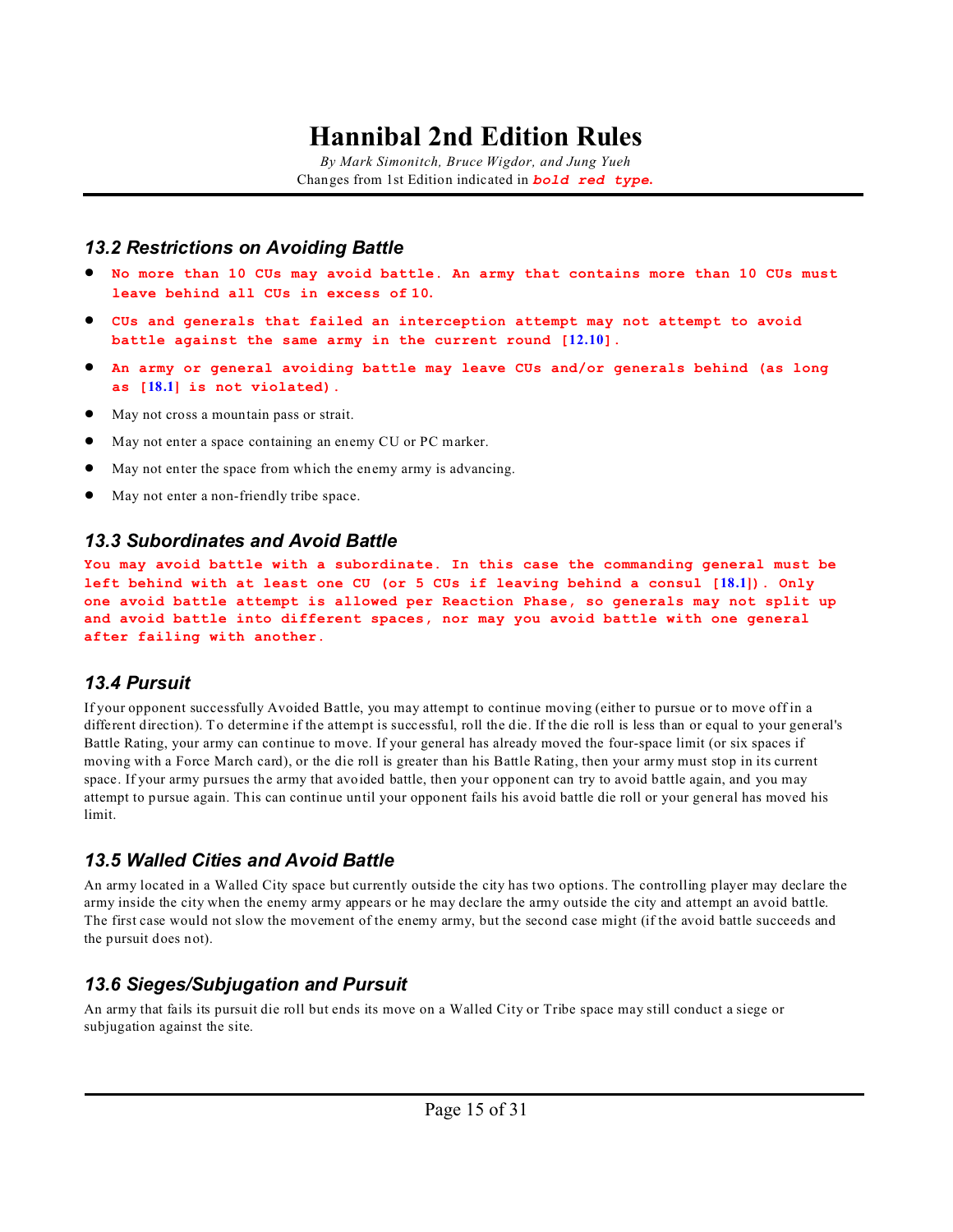*By Mark Simonitch, Bruce Wigdor, and Jung Yueh* Changes from 1st Edition indicated in *bold red type***.**

## <span id="page-15-0"></span>**14. BATTLES**

### *14.1 Battle Cards (BC)*

Battles are resolved using Battle Cards. After the battle is over, all BCs are shuffled back into the Battle Card Deck. Each player draws a number of BCs as described below:

- ! A number of BCs equal to the commanding general's Battle Rating (if a general is present).
- One BC for each CU he has present in the battle.
- ! One BC for a successful interception [**[12.4](#page-12-1)**].
- ! One less BC for the defending army if it unsuccessfully attempted to avoid battle [**[13.1](#page-13-1)**].
- ! A variable number of BCs for Allies [**[14.2](#page-15-1)**]
- ! The Roman player receives two BCs for any battle in Latium [**[14.3](#page-16-0)**]
- ! One BC if the battle space contains a friendly Tribe [**[20.9](#page-24-0)**]

**20 CARD LIMIT:** Regardless of other factors, a player's maximum BC hand size (before consideration of any possible reduction for an elephant charge) is 20 cards. Any additional BCs beyond 20 are forfeit.

### <span id="page-15-1"></span>*14.2 Allies*

Players receive additional BCs for having allies. A player gains allies by having Political Control of provinces (determined at the moment of the battle). Each province is worth one BC except Eastern and Western Numidia that are worth two. Some Allies will not venture beyond their province, and hence, their BC bonus is only available inside the province. However, the allies in Africa, Spain and Italy (see glossary) are available in any province within their country (these countries are color coded on the map).

**ISLAND PROVINCES:** Allies on islands (Baleric Islands, Sicilia, Syracuse, Sardinia/Corsica) are only available for battles on that island. Sardinia and Corsica are considered one island for this rule.

**EXAMPLE:** Carthage controls three provinces in Spain while Rome controls one. No matter where the battle takes place in Spain, the Carthaginian Player will receive three BCs for allies while the Roman Player will receive one.

**EXAMPLE:** The battle is in Africa. Carthage controls Carthage and Carthaginia, while Rome controls Western Numidia. In this case, both players would receive two BCs for allies.

**EXAMPLE: The battle is in Sicilia, which is outside of Italy. Whoever controls Sicilia would receive one BC for allies, who ever controls Syracuse would receive one BC. No other allies are possible.**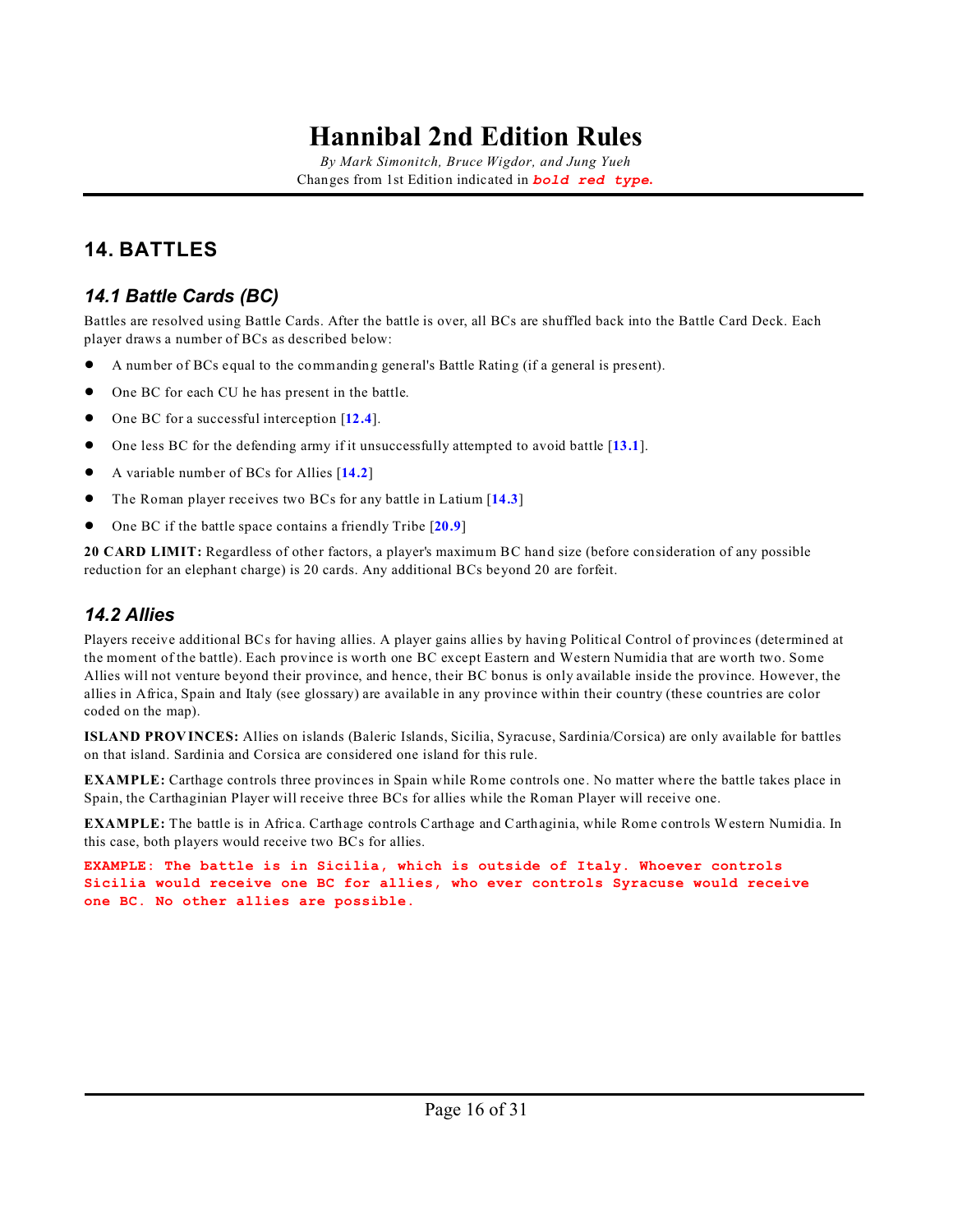*By Mark Simonitch, Bruce Wigdor, and Jung Yueh* Changes from 1st Edition indicated in *bold red type***.**

### <span id="page-16-0"></span>*14.3 Restrictions on Allies*

- ! **GENERALS:** You may only receive bonus cards for allies if you have a general in the battle. If multiple battles occur in the same province or country during the play of a campaign card, all battles would receive the bonus for allies as long as they had generals present.
- ! **ITALIAN ALLIES:** The Roman player may never receive more than two BCs for allies in Italy and may not count the province of Latium for allies. This reflects that these provinces are already supplying the Roman Legions with recruits and so are already reflected in the design. The Carthaginian player can have up to six allies in Italy (Campania, Lucania, Apulia, Samnium, Etruria and Gallia Cisalpinia).

**EXAMPLE:** The battle is at Cannae, in Italy. The Carthaginian player controls Gallia Cisalpinia and Lucania. The Roman player controls Campania, Samnium and Etruria. Neither side controls Apulia. Both sides would receive two extra BCs for allies.

**NOTE:** The Battle Card Bonus/Penalty List on the map states that Rome may not use Allies in Italy - this is incorrect.

### *14.4 Militia*

Rome receives two extra BCs for any battle that occurs in Latium (this is in addition to any BCs for Italian Allies). This militia is available even if there is no General present in Rome.

### *14.5 Sequence of Battle Resolution*

The player whose moving army started the battle begins as the attacker and the other player as the defender. Each battle is conducted separately, so the identity of the attacker and defender can change from battle to battle (and indeed, from round to round during a battle). Prepare for battle using this sequence:

- **1. Change of Command die roll [[18.2](#page-21-2)]**
- **2. Attacker declares battle-related strategy cards.**
- **3. Defender declares battle-related strategy cards.**
- **4. Elephant charge declaration [[17.3](#page-20-0)] and charge die-roll, unless Elephant Fright [\(#42](#page-28-1)) is immediately played before die roll.**
- **5. Deal BCs, display cards revealed by spy and begin battle.**

### *14.6 Battle Round*

A battle is fought in Battle Rounds. In each battle round, first the attacker plays a BC and then the defender must play a BC that matches [**[14.7](#page-17-1)**] the attacker's BC. If the defender is unable or unwilling to match the attacker's BC, he loses the battle. If the defender's BC matches the attacker's BC, another battle round must be played. The players continue playing out battle rounds until one wins.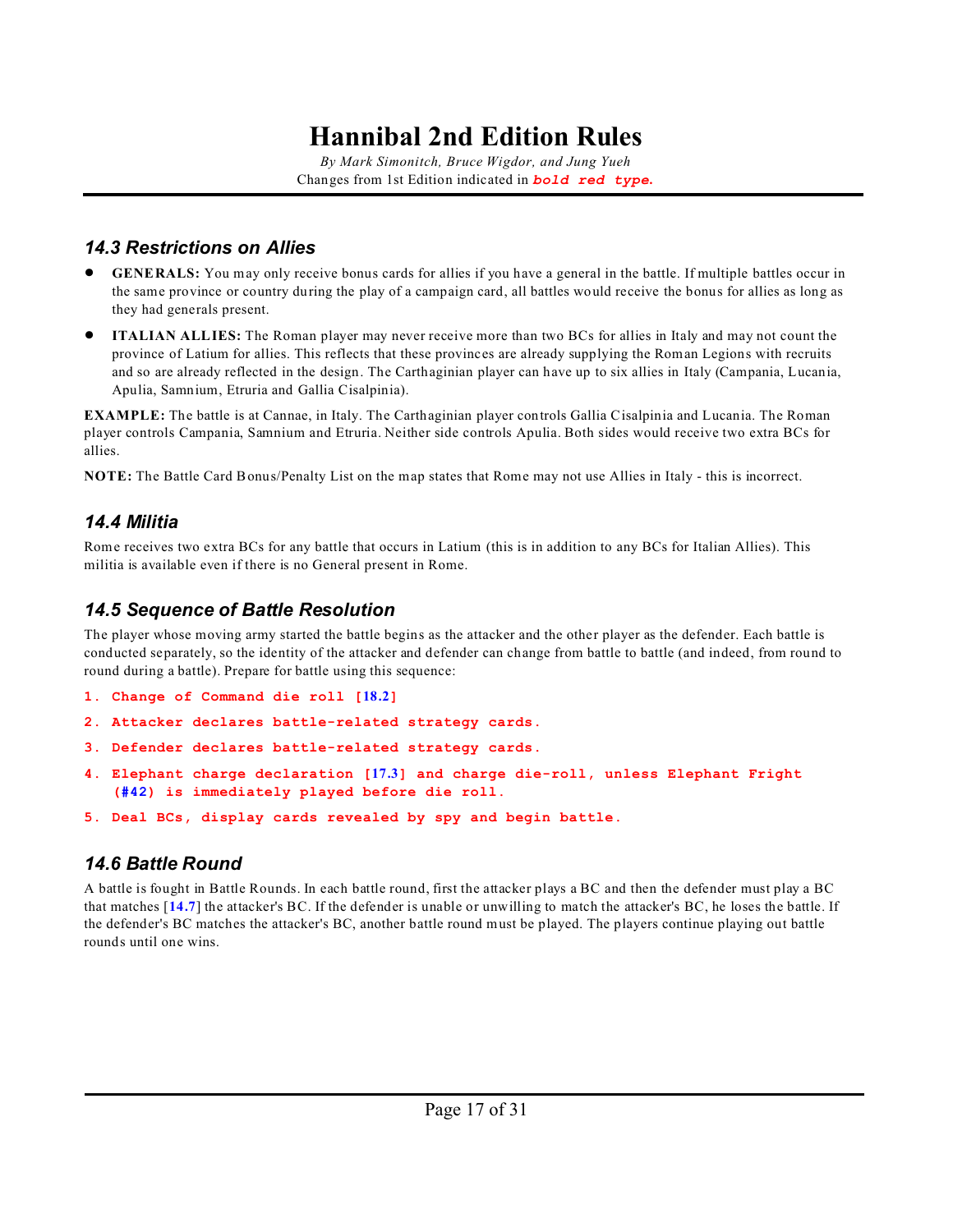*By Mark Simonitch, Bruce Wigdor, and Jung Yueh* Changes from 1st Edition indicated in *bold red type***.**

### <span id="page-17-1"></span>*14.7 Matching the Attacker's Battle Card*

The defender matches the attacker's BC by playing one of exactly the same type. Thus a Frontal Attack card is matched by another Frontal Attack card, a Probe card is matched by a Probe card, and so on.

**BATTLE TIP:** If you are the attacker, usually the best card to play is the type that is predominant in your hand. With only 48 cards in the Battle Card Deck, if you have many of one type, your opponent is likely to have only a few. Examine the inventory [**[2.1](#page-0-0)**] at the beginning of this rule booklet for the number and type of cards in the Battle Card Deck.

### *14.8 Counterattacks*

After each battle round, the defender may attempt to counterattack. If successful, he becomes the attacker in the next battle round, and the former attacker becomes the defender. To attempt a counterattack, the defender rolls the die. If the die roll is less than or equal to his commanding general's Battle Rating, he has seized the initiative and become the attacker. If the die roll is greater than his general's Battle Rating, he fails and remains the defender in the next battle round.

**DOUBLE ENVELOPMENT EXCEPTION:** If the attacker plays a Double Envelopment and the defender matches it, then the defender can automatically (though its not mandatory) gain the initiative and become the attacker (the Double Envelopment tactic was a difficult and dangerous tactic to attempt). Note that this would be the only way for a force with no general to become the attacker.

### *14.9 Reserve Cards*

There are four Reserve cards in the battle deck. These cards are wild cards that may be used as any of the other five types of cards (Frontal Assault, Flank Left, Flank Right, Probe or Double Envelopment). Reserve cards can be used by the attacker or by the defender (to match a card). When the attacker plays a reserve card, he must state which type of card it is representing and it takes on all characteristics of that card (i.e., a Reserve card used as a Double Envelopment will result in an automatic loss of initiative if matched).

### *14.10 How to Win a Battle*

- The attacker wins if the defender cannot or will not match his battle card.
- ! The defender wins if the attacker has no BCs remaining at the beginning of a battle round (even if the defender also has no BCs remaining).

### <span id="page-17-0"></span>*14.11 Battle Casualties*

After the victor has been determined, players roll on the Attrition Table to determine the number of CUs that must be removed by both sides for battle casualties. The number of rounds that occurred in the battle determines the column to use on the table. The last round in the battle (the one in which the defender could not match the attacker) is counted as a full round. Players cross-reference the column with a die roll to determine the number of CUs eliminated.

**EXAMPLE:** The battle lasted four rounds and a "5" is rolled for Battle Casualties. The result is both players lose one CU.

**CALCULATING ROUNDS:** Failed withdraw attempts do not count as a round. It is recommended that players keep the battle cards they play in separate piles so that the number of rounds may be easily determined.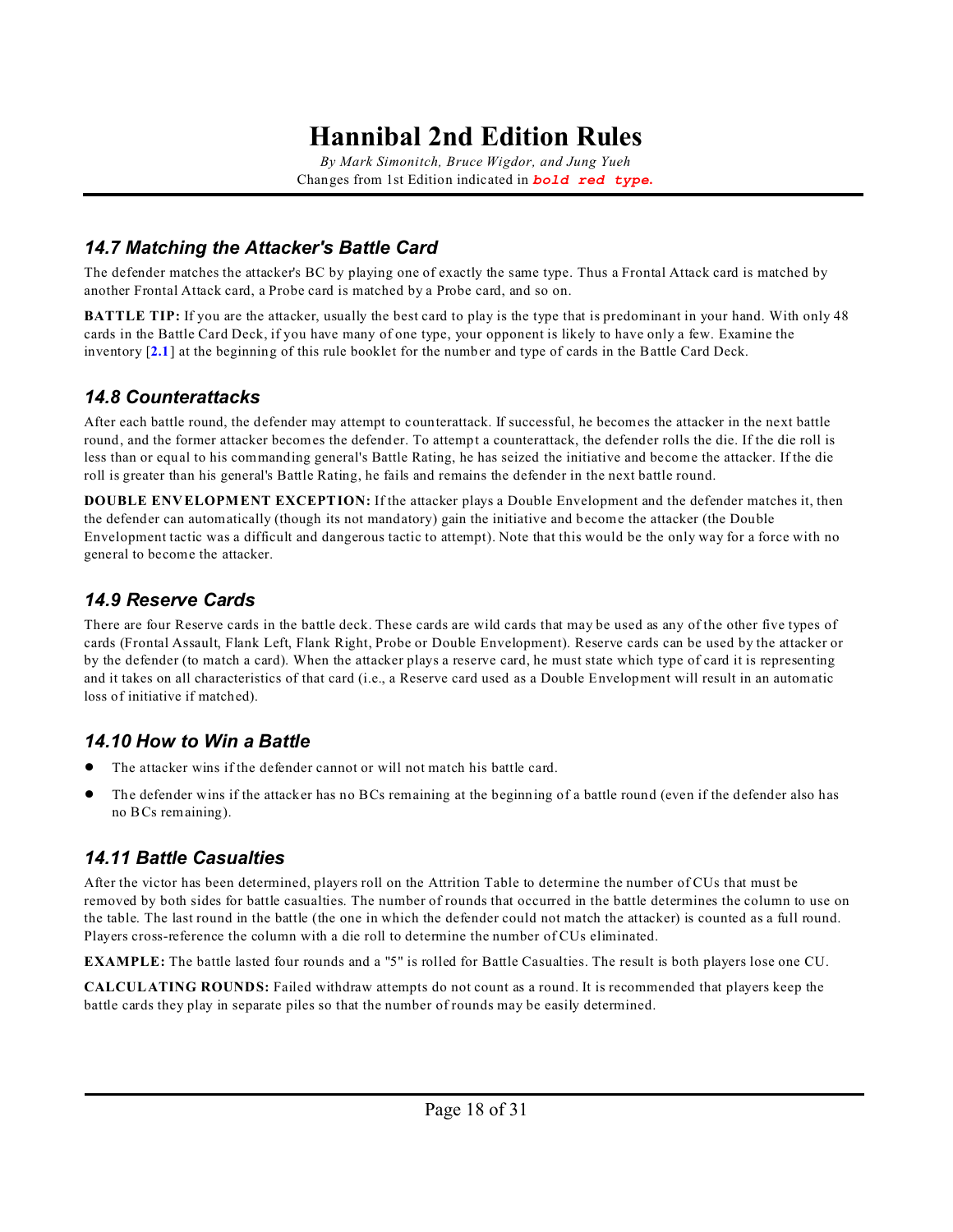*By Mark Simonitch, Bruce Wigdor, and Jung Yueh* Changes from 1st Edition indicated in *bold red type***.**

#### <span id="page-18-1"></span>*14.12 The Retreat Table*

In addition to battle casualties, the loser of the battle will lose a number of CUs as determined by the Retreat Table. After each battle, the loser must roll the die and consult the Retreat Table. The column on the left is used if the loser's army began the battle with less than or equal to four CUs. The column on the right of the Retreat Table is used if the loser's army began the battle with greater than four CUs. Losses must be taken in CUs; they cannot be absorbed with allies or militia. The die roll is modified by +2 if the battle was won with a Double Envelopment or by -2 if won with a Probe.

**ELEPHANTS: If there are elephant CUs in the defeated army the first CU removed must be an elephant CU. All other loses may come from non-elephant CUs. Note that a player could lose two elephant CUs in a battle if he lost the first with a die roll of 6 in Battle Attrition and then lost the second on the retreat table.**

**ALL CARDS EXHAUSTED:** There is no die roll modifier to the retreat table when the attacker loses by running out of cards. Simply use the face value of the die roll on the retreat table.

### <span id="page-18-0"></span>**15. RETREATS**

#### <span id="page-18-2"></span>*15.1 Retreat Procedure*

After battle casualties and retreat table losses have been removed, the loser of a battle must retreat his force and suffer the political consequences of the defeat. The loser of the battle must retreat to a space that is both friendly controlled (contains a friendly PC) and clear of enemy CUs or to a space that contains more friendly CUs than the retreating force. If you have more than one space that you may retreat your force to, you must pick the closest one (if two or more are equidistant, the retreating player may choose). You may not leave behind any CUs or generals as you retreat, and any friendly CUs encountered along the retreat path (if they do not outnumber the retreating CUs) are swept up in the retreat and become part of the retreating force. **The 10 CU movement limit does not apply during retreats; any size force (commanded by a general or not) defeated in battle must be retreated.**

**RETREAT PATHS WHICH CAUSE CU LOSSES: A player may, at his option, choose a retreat path or destination which is not the closest if it will cause fewer CU losses [\[15.3](#page-19-1)] than the shortest path and does not violate rule 15.2.**

#### *15.2 Restrictions on Retreats*

- The retreat may not cross a mountain pass (either type) or strait.
- The length of the retreat may not be more than four spaces.
- ! The retreat may not use Naval Movement. If the losing army debarked in the battle space that round, it is eliminated. **Exception: If the battle space contains a Walled City friendly to the retreating army, it is assumed the army debarked in the city and marched out. The army may therefore retreat into the Walled City. Any CUs which cannot fit inside the Walled City are eliminated.**
- ! **If the original attacker retreats, he must always retreat first into the space in which he entered the battle. If the original defender retreats, he is prohibited from entering the space from which the attacker entered the battle from during the full length of his retreat.**
- The retreating force may never reenter the battle space during its retreat.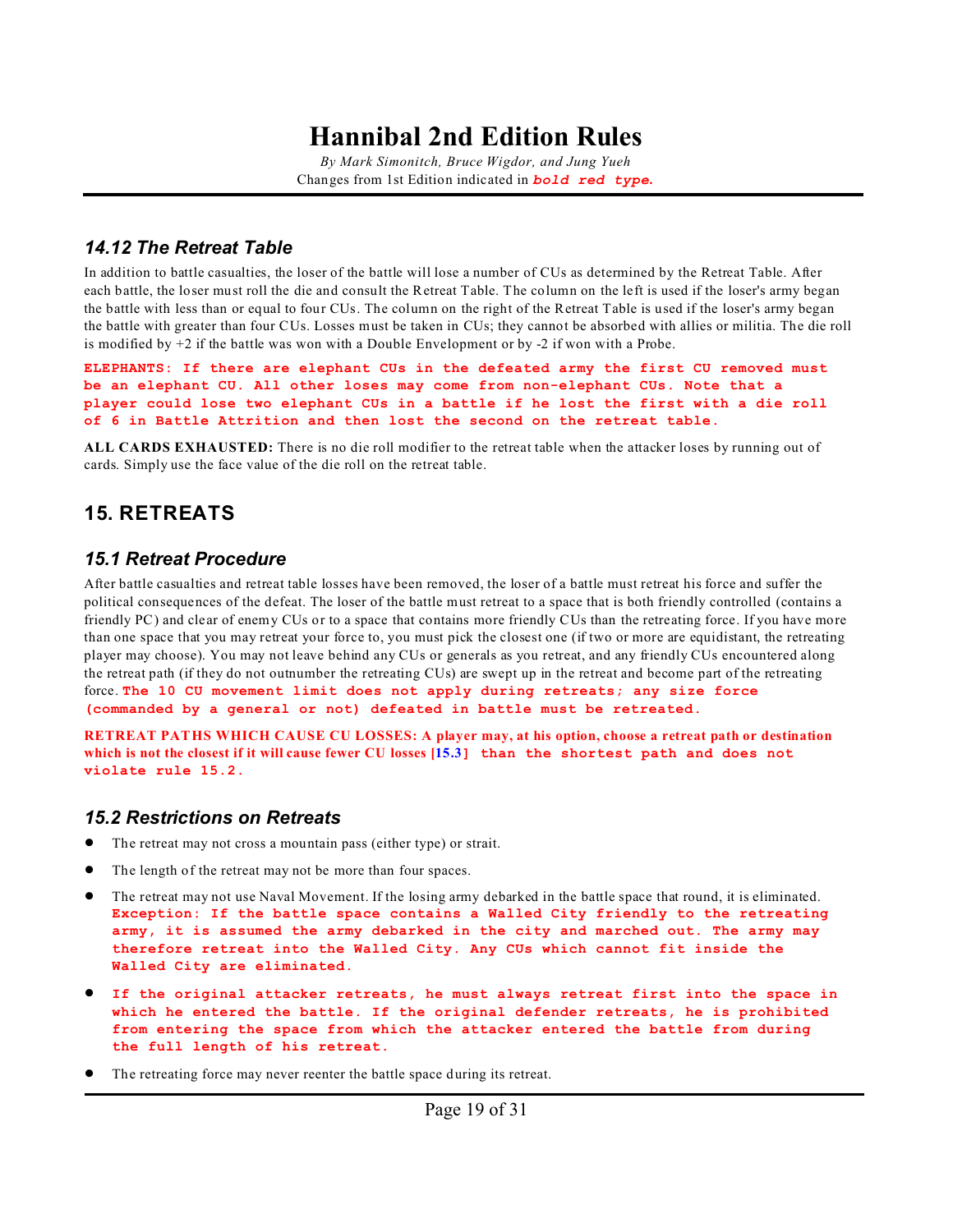*By Mark Simonitch, Bruce Wigdor, and Jung Yueh* Changes from 1st Edition indicated in *bold red type***.**

### <span id="page-19-1"></span>*15.3 Penalties on Retreats*

- ! A retreating force (army or CUs) must lose one additional CU for each space it enters that contains an enemy PC marker or non-friendly tribe.
- ! A force retreated into a space containing enemy CUs will lose an additional CU for each enemy CU in the space.A retreating force may not remain in a space with enemy CUs. Enemy generals without CUs have no affect on retreats and cannot block retreat paths.
- ! A force that cannot retreat, has no place to retreat to or must retreat more than four spaces is eliminated.

### *15.4 Retreats into Walled Cities*

**A retreating force is never allowed to retreat into a besieged walled city except the force (if any) that sorties from the city [[20.7](#page-24-1)]. A retreating force may retreat into a friendly controlled non-besieged city if the battle occurred in the Walled City space. If there are more CUs in the retreating force than the city can hold, then the retreating force may split up into two forces; one into the city and the other retreating to a legal retreat space. The commanding general and subordinates may accompany either force or be split up in any fashion (be careful not to violate [[18.1](#page-21-1)]). This is the only way a retreating force may be split up.**

### <span id="page-19-0"></span>*15.5 Political Consequences*

The loser must now remove a number of his own non-Walled City, non-Tribal PC markers from the map equal to half (round fractions down) the number of CUs he lost in the battle (this includes battle attrition casualties, Retreat Table losses, and CUs lost during the retreat). The PCs may come from anywhere on the map he wishes.

**EXAMPLE:** If the loser of the battle lost three CUs then he would have to remove one PC. If he lost only one CU he would not be required to lose any PCs. The loser will no doubt pick PC markers in the least critical areas. This area would probably be receiving little attention and wealth from the controlling country and would be the first to rebel.

### <span id="page-19-2"></span>*15.6 Sue for Peace*

If, as a result of battle, the loser is unable to remove enough PC markers to satisfy the Political Consequences of defeat, the player must instantly sue for peace, thereby losing the game [**[22.3](#page-26-2)**].

## **16 WITHDRAWALS**

### *16.1 In General*

Withdrawals are a way for the current attacker (not necessarily the original attacker) to break off from a battle. To withdraw, the attacker must forfeit his chance to play a BC and roll less than or equal to his commanding general's Battle Rating. The defender can cancel the withdrawal by rolling less than or equal to his commanding general's Battle Rating (the defender is not required to roll). If the attacker's withdraw die roll was not successful, or if the defender canceled the withdrawal, the defender **MAY** immediately take the initiative and become the attacker. There is no limit to the number of times you may attempt to withdraw in a single battle.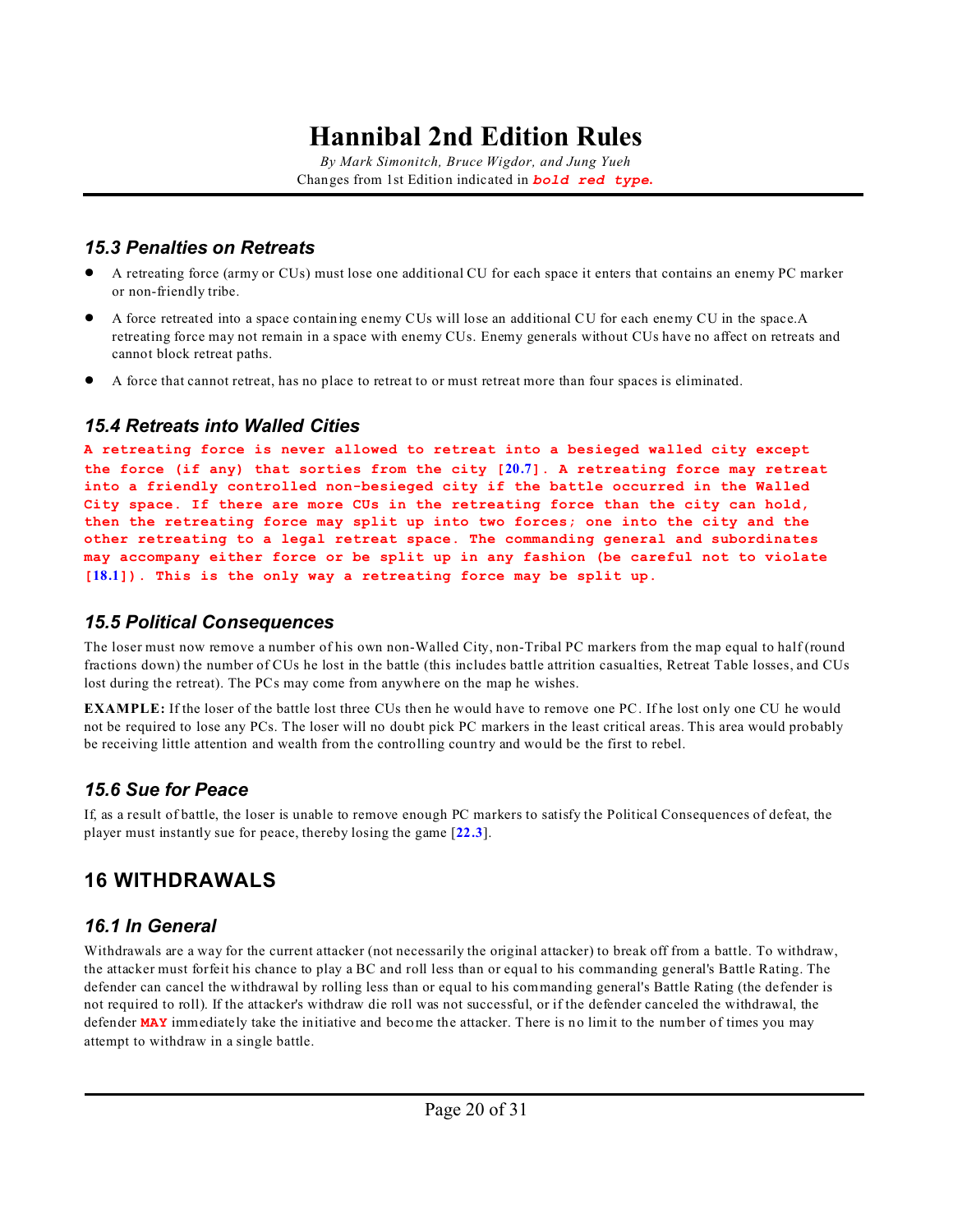*By Mark Simonitch, Bruce Wigdor, and Jung Yueh* Changes from 1st Edition indicated in *bold red type***.**

### *16.2 A Successful Withdrawal*

A successful withdrawal ends the battle and forces the withdrawing player to move his army to an adjacent space (exception: units that sallied forth from a besieged walled city may withdraw back into it). Battle casualties are resolved normally, but the Retreat Table is not used.

### <span id="page-20-1"></span>*16.3 Restrictions on Withdrawals*

- A withdrawing army may not split up.
- ! An army may not withdraw across a mountain pass (either type), strait or by sea.
- ! You may not withdraw into a space containing an enemy PC marker or enemy CU.
- ! You may not withdraw into the space from which the enemy army entered the battle space. If the original attacker withdrawals, then he must withdraw to the space from which he advanced.
- You may not withdraw into a space containing a non-friendly tribe.

## **17. ELEPHANTS**

The Carthaginian used elephants as a shock weapon in battles. The sight of elephants bearing down on them was often enough to make many troops break and run. Some Roman generals learned how to defend against elephants (frighten them back the other way).

### *17.1 Receiving Elephants*

There are two Carthaginian counters (a total of four CUs) that are accompanied by Elephants. One begins the game with Hannibal (on its 2 CU side) and the other may arrive in Carthage with the play of the Elephant Reinforcement EC. The two counters are an intentional limitation, and may not be exceeded.

### *17.2 Properties*

CUs with Elephants have all the same properties as regular CUs (they may use Naval Movement) except that they provide a special attack capability to the Carthaginian player [**[17.3](#page-20-0)**]. When removing CUs lost because of battle casualties [**[14.11](#page-17-0)**] or attrition [**[21](#page-25-3)**], the Carthaginian player may pick any CUs he wishes unless dictated to remove a CU with Elephants by an "E" result on the Attrition Table. **When removing CUs due to the Retreat Table [[14.12](#page-18-1)], the first CU selected must be an Elephant CU.**

### <span id="page-20-0"></span>*17.3 Elephants in Combat*

CUs with Elephants give the Carthaginian an opportunity to subtract BCs from the Roman at the start of a battle. If the Carthaginian player has CUs with Elephants present in a battle space, he may declare an Elephant Charge. If an Elephant Charge is to be made, it must be declared before the Carthaginian player observes his BCs. The Elephant Charge is successful if the Carthaginian player makes a die roll greater than the Battle Rating of the Roman general in command of the opposing army. If the die roll is less than or equal to the Roman general's Battle Rating, the Elephants have no effect (although the CUs can still be used in the battle). If there is no Roman general present, the Elephant Charge is unsuccessful on a die roll of 1.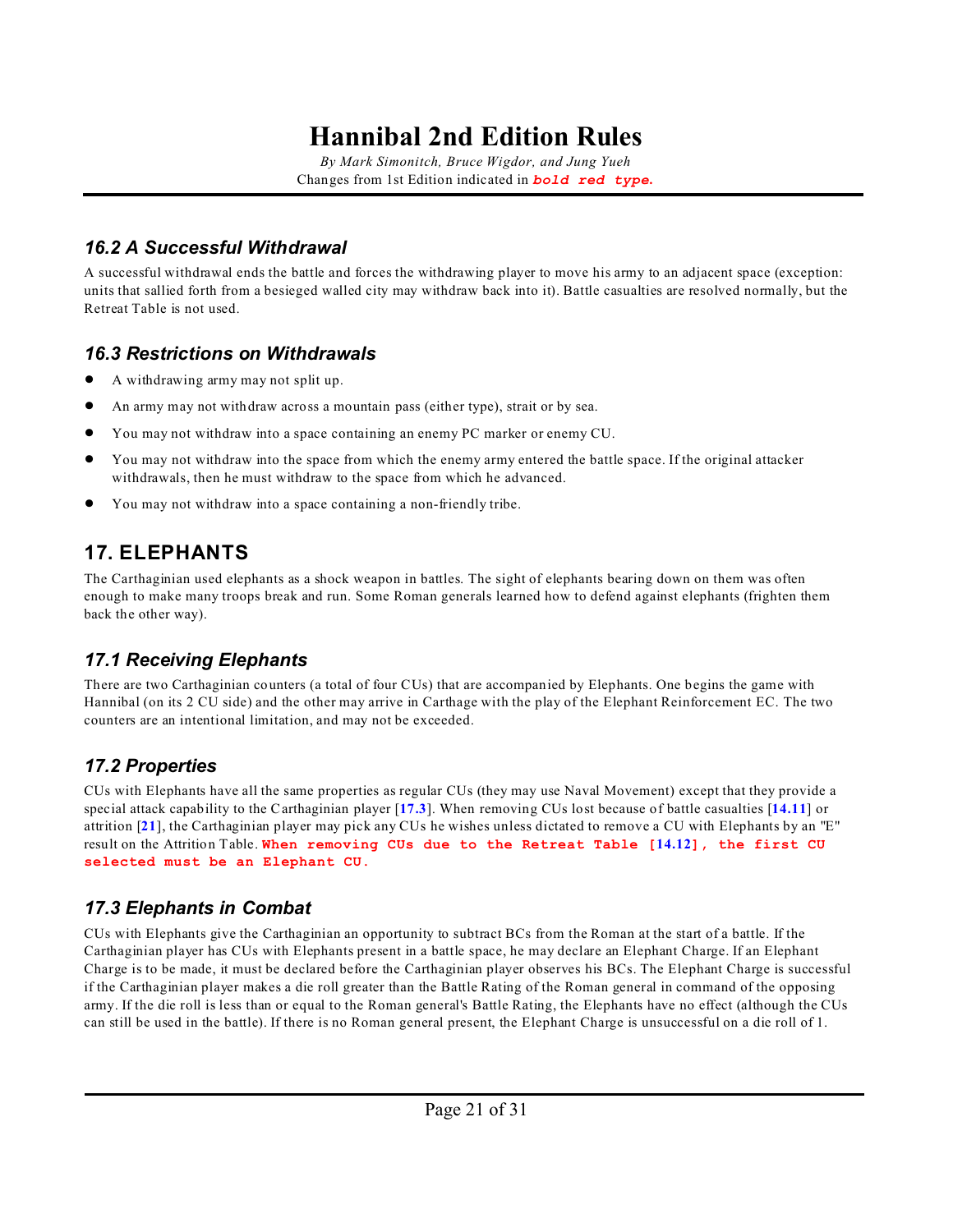*By Mark Simonitch, Bruce Wigdor, and Jung Yueh* Changes from 1st Edition indicated in *bold red type***.**

### *17.4 Successful Elephant Charges*

If the charge is successful, the Roman battle card hand is reduced by the number of Elephant CUs involved in the charge.

### *17.5 Rampaging Elephants*

If a "1" is rolled, then the Carthaginian hand size is immediately reduced by one BC (no matter how many CUs with Elephants were involved in the charge). Being more familiar with elephants, an elephant reversal would not be as detrimental to the Carthaginian army.

### <span id="page-21-0"></span>**18. CONSULS AND CONSULAR ARMIES**

The two Roman Consuls had no authority over each other. Each was given command of approximately equal forces and this caused considerable coordination problems when they needed to combine. It was not uncommon for Consuls to share command of the combined army by allowing one to command one day and the other the next day.

### <span id="page-21-1"></span>*18.1 Consular Armies*

A Roman army containing one or both consuls is called a Consular Army. **The Roman player may never take any voluntary action that would leave a Consul or a Consular Army with less than 5 CUs.** This means that a Consular Army may not exit a space and leave any CUs behind unless it brings at least 5 CUs with it. It also means that once both consuls are together, they may not split up until the Consular Army contains at least 10 CUs. There is no penalty if a Consular Army falls below five CUs due to attrition, battle or retreat; and if it does, it may not drop off or leave behind CUs until it again contains more than five CUs.

### <span id="page-21-2"></span>*18.2 Change of Command Die Roll*

If both consuls are in the same Consular Army the Roman player may choose either one to move (command) the army; the other becomes a subordinate. If this army containing both consuls enters battle as the attacker, the Carthaginian player may make a Change of Command Die Roll to see if the acting commander changes. **If a Carthaginian army attacks this army, the Carthaginian player MUST make a change of command die roll.**

**PROCEDURE:** Roll one die, if the die roll is 1-3, there is no change; if the die roll is 4-6, the commander and subordinate Consuls exchange positions.

**EXAMPLE:** The consuls Marcellus and Varro are stacked together. The Roman player designates Marcellus as the commander and activates the army. The army moves to give battle. Before Battle cards are dealt, the Carthaginian player rolls a Change of Command Die Roll and rolls a "5". This results in the Consuls exchanging positions, and so Varro commands the army for the battle.

### *18.3 Proconsuls and Consuls*

A consul outranks a proconsul and whenever the proconsul ends its move with a consul he becomes a subordinate. **However, an army led by a proconsul is allowed to be larger than the Consular Armies and may pass through, a Consular Army containing 5 or more CUs without restrictions.** If an army led by a proconsul enters a space containing a Consular Army with less than 5 CUs it must either stop and ends it movement, **or drop off enough CUs so the Consular Army once again has 5 CUs.** A proconsul that starts the turn stacked with a Consular Army may be activated and sent off with up to 10 CUs, or left behind with any number of CUs, as long as rule **[18.1](#page-21-1)** is not violated.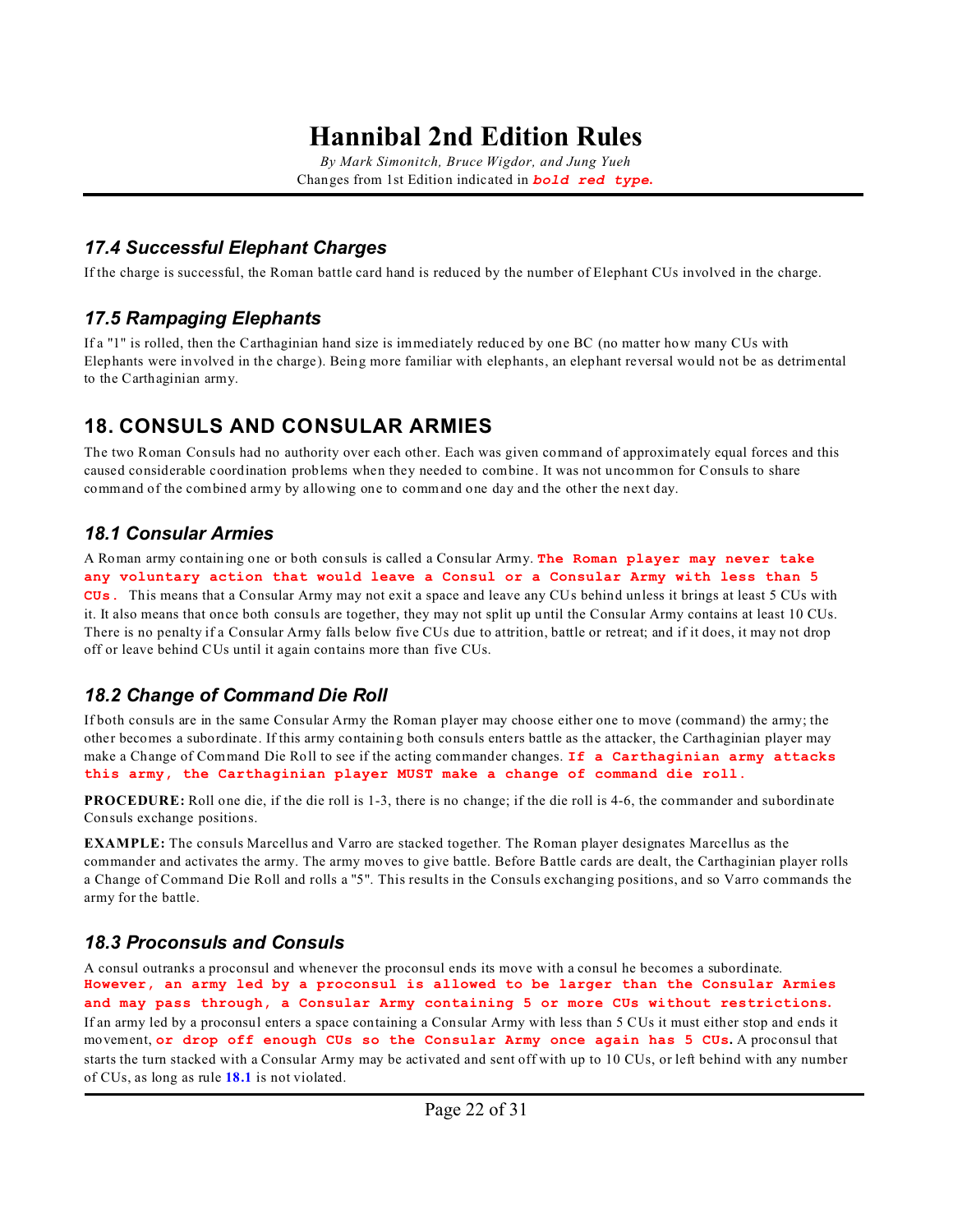*By Mark Simonitch, Bruce Wigdor, and Jung Yueh* Changes from 1st Edition indicated in *bold red type***.**

**First edition rules which prevented a proconsul from leaving a Consular Army with more CUs than the Consular Army, and required that a Consular Army stop upon entering a space containing an army led by a proconsul if that proconsul's army is larger, are no longer in affect.**

## **19. POLITICAL CONTROL**

### <span id="page-22-0"></span>*19.1 Political Control*

Players gain control of a space and control of a province through placement of PC markers. A player controls a space if he has a PC marker in it. A player controls a Province if he controls the majority of the spaces in the Province (having the majority of the PC markers in a province is not by itself sufficient for Political Control). A space containing a PC marker remains under the control of the owning player even if an enemy general and/or CUs are also present.

### *19.2 Placing PC Markers*

Strategy cards can be played to place PC markers on the map. The number of PC markers that can be placed is equal to the operation number. You can place PC markers in any space that does not contain a PC marker or an enemy CU. Exception: You can place a PC marker in a space containing an enemy PC marker (by flipping it over) if you have a CU in that space.

### *19.3 Characteristics of PC Markers*

- PC markers do not stop or slow movement of units.
- ! Interception attempts into a space containing an enemy PC marker and no friendly CUs are more difficult [**[12.4](#page-12-1)**].
- ! You may not avoid battle into a space containing an enemy PC marker [**[13.2](#page-14-0)**]
- ! A retreat must end in a space containing a friendly PC marker [**[15.1](#page-18-2)**].
- ! An army that Retreats through an enemy PC marker must remove an additional CU [**[15.3](#page-19-1)**].
- ! An army may not withdraw from battle into a space that contains an enemy PC marker [**[16.3](#page-20-1)**].
- ! CUs on enemy PCs at the end of the turn suffer attrition [**[21.1](#page-25-0)**].

### <span id="page-22-1"></span>*19.4 Removing Isolated PC Markers*

During the Political Isolation Phase, each player (starting with the Roman Player) must remove all his non-walled, non-tribal PC markers that are isolated. A PC marker is isolated if the player cannot trace a path of spaces from the PC marker to a friendly CU or a friendly controlled Walled City, Tribe or port. A besieged Walled City can still supply other PC markers. The path cannot cross a mountain pass, nor enter a space containing an enemy PC marker or neutral Tribe unless a friendly CU is present in that space. The path may enter and exit a space that contains enemy CUs only if the space also contains a friendly PC.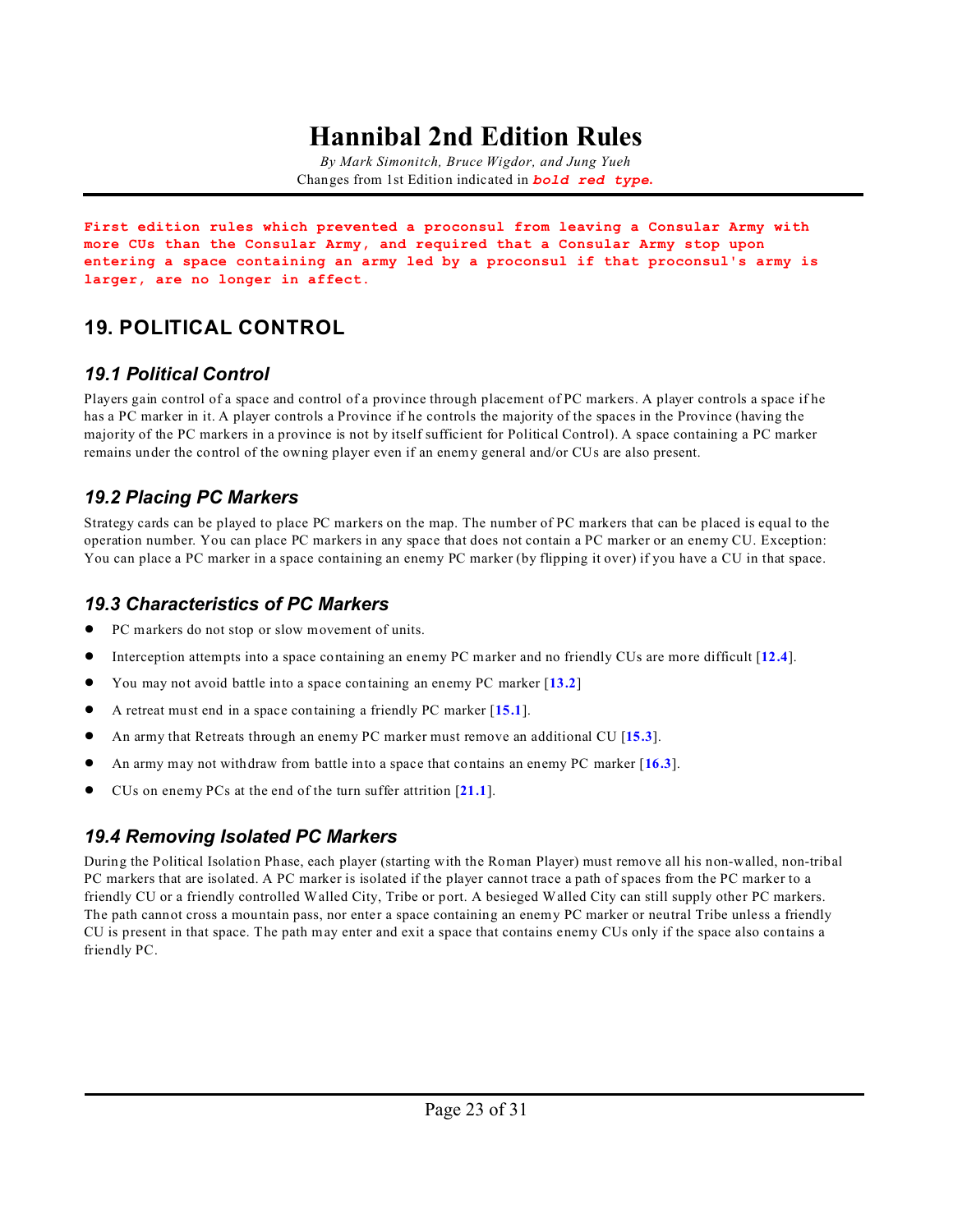*By Mark Simonitch, Bruce Wigdor, and Jung Yueh* Changes from 1st Edition indicated in *bold red type***.**

### <span id="page-23-0"></span>**20. SIEGES AND SUBJUGATION**

### *20.1 Converting Walled Cities and Tribes*

Walled Cities and Tribes are PC markers that are difficult to convert. The only way to convert a Walled City is to conduct a successful siege against it or to play an event card that affects it. The only way to remove a Tribe is to subjugate it.

### *20.2 Siege and Subjugation Procedure*

A siege or subjugation is a multi-turn process wherein a besieging or subjugating army attempts to accumulate 3 siege points against the Walled City or Tribe. Record accumulated siege points with the siege/subjugation markers. A siege point is gained when an activated army rolls well on the Siege/Subjugation Table. Any activated general which ends its move at an enemy Walled City or Tribe space containing at least three friendly CUs **(already there or brought along)** may conduct one siege or subjugation attempt (one die roll) against that site. A non-activated army on top of a Walled City or Tribe is considered maintaining the siege but may not make a siege or subjugation die roll. No Tribe or Walled City may be subjected to more than one siege or subjugation attempt per strategy card played (i.e., a Major Campaign may not be used to direct three siege attempts against the same city).

### *20.3 Subordinates and Sieges/Subjugation*

**In the first edition players would detach a subordinate with 3 CUs from a besieging army and move it out and then right back in, allowing the player to make a siege attempt without activating the commanding general. This rule is now acknowledged as legal, and furthermore the subordinate no longer has to exit the space to conduct the siege or subjugation. Simply announce the subordinate is conducting the siege or subjugation. A subordinate conducting a siege or subjugation is considered temporarily in command and may use his special ability. If this occurs during the play of a campaign card, only 3 CUs (or 5 CUs for a Consul) plus the activated subordinate are considered to have been moved. The remaining units and generals in the space are available for further operations on the campaign card.**

**DESIGN NOTE: Unlike a battle, an officer other than the commanding general often conducted the siege or subjugation.**

### <span id="page-23-1"></span>*20.4 Siege Status*

A city is not considered Besieged until it is marked with one or more siege points regardless of the number of siege attempts that have been made against it or the number of enemy CUs in the same space.

### *20.5 Restrictions on Besieged Forces*

A besieged city may not receive reinforcements and a besieged general may not raise troops [**[8.2](#page-5-0)**]. A besieged army or general may not leave the city via naval movement nor may an army or general debark directly into a besieged city (it may land outside the city walls). A besieged army may sally forth and initiate battle against the besieging army. If it does, the battle and battle card bonuses are resolved normally.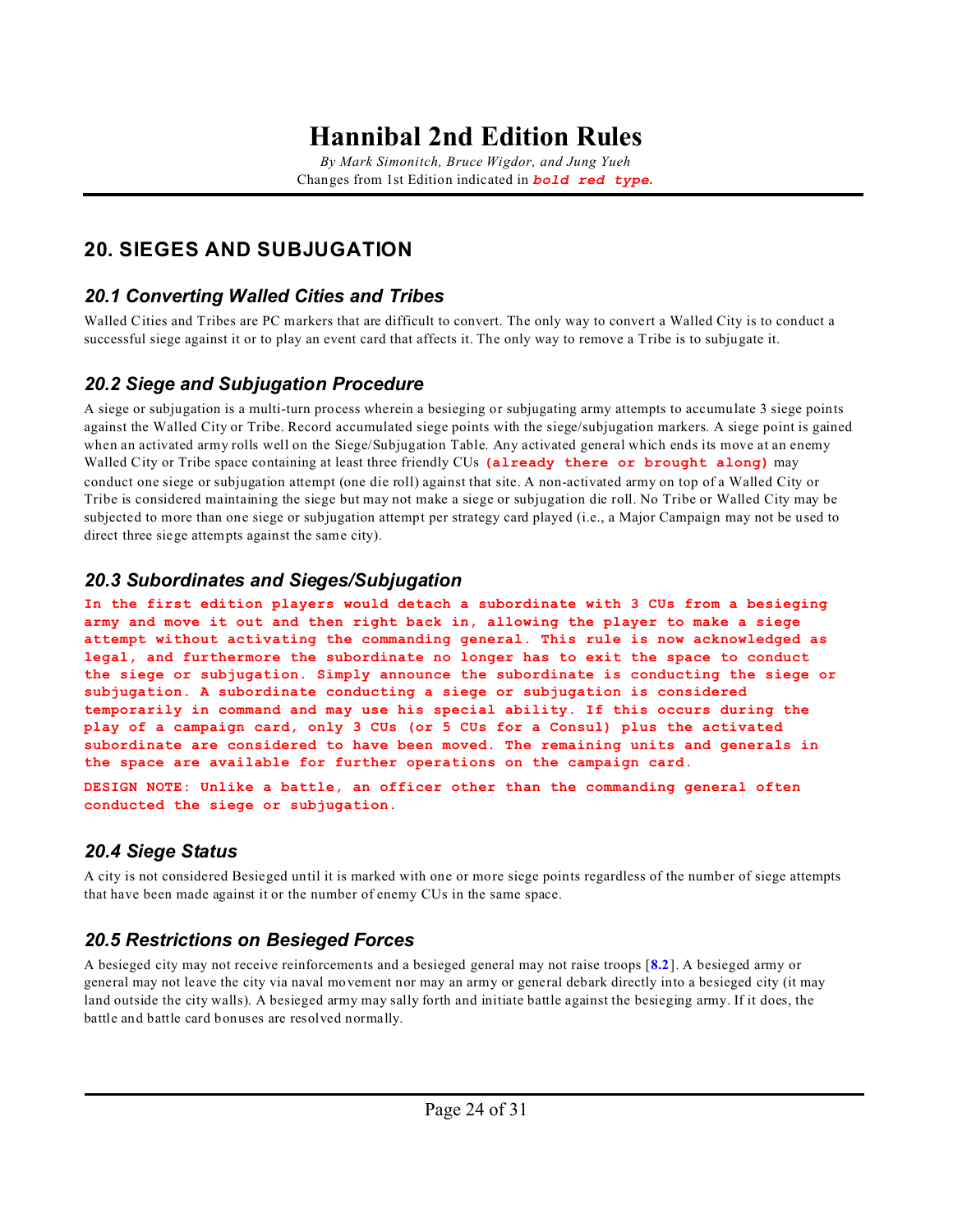*By Mark Simonitch, Bruce Wigdor, and Jung Yueh* Changes from 1st Edition indicated in *bold red type***.**

### *20.6 Lifting a Siege or Ending Subjugation*

A siege is lifted or subjugation ended the instant there are no longer any enemy CUs in the space containing the Walled City or Tribe. If this happens, remove any accumulated siege or subjugation points (as appropriate). Reducing the besieging army to below 3 CUs does not raise the siege or end subjugation.

### <span id="page-24-1"></span>*20.7 Relief Armies and Besieged Forces*

If you send an army to attack an enemy army besieging one of your Walled Cities, you may count the CUs inside the Walled City during the battle. When besieged CUs are added to an attack or a besieged army attacks on its own, it is called a sortie. Battle loses can come from either the relief army or the CUs that sortie at the controlling player's option. **If there is a general inside the city when a sortie occurs, and that general outranks the commanding general of the relief army, the general inside the city is considered in command for the battle. If no sortie occurs, the general inside the city is not used in the battle. Only the CUs and generals that sortie may be retreated back into the walled city.**

### *20.8 Completing a Siege or Subjugation*

When you accumulate three siege points, flip the Walled City marker to your control and remove the siege points. If there were any enemy CUs inside the besieged Walled City, they are eliminated. When you accumulate three siege points against a Tribe, remove the Tribe Marker and replace it with a friendly PC. Once a Tribe has been subjugated it cannot reenter play. If your opponent regains control of the space, he may only place a friendly PC marker there.

### <span id="page-24-0"></span>*20.9 Tribes Friendly to Carthage*

The Carthaginian player begins the game with three Tribes friendly to him - the Boians, the Insubrians and the Bruttiums. The Carthaginian player may consider these three Tribes as Friendly PC markers in all respects (including Province control, a space to retreat to, and for isolating Roman PCs). These Tribe markers serve as a place where other Carthaginian PCs may trace to prevent isolation [**[19.4](#page-22-1)**], and provide the Carthaginian player with an extra BC if a battle (with or without a Carthaginian general) occurs in the Tribe's space.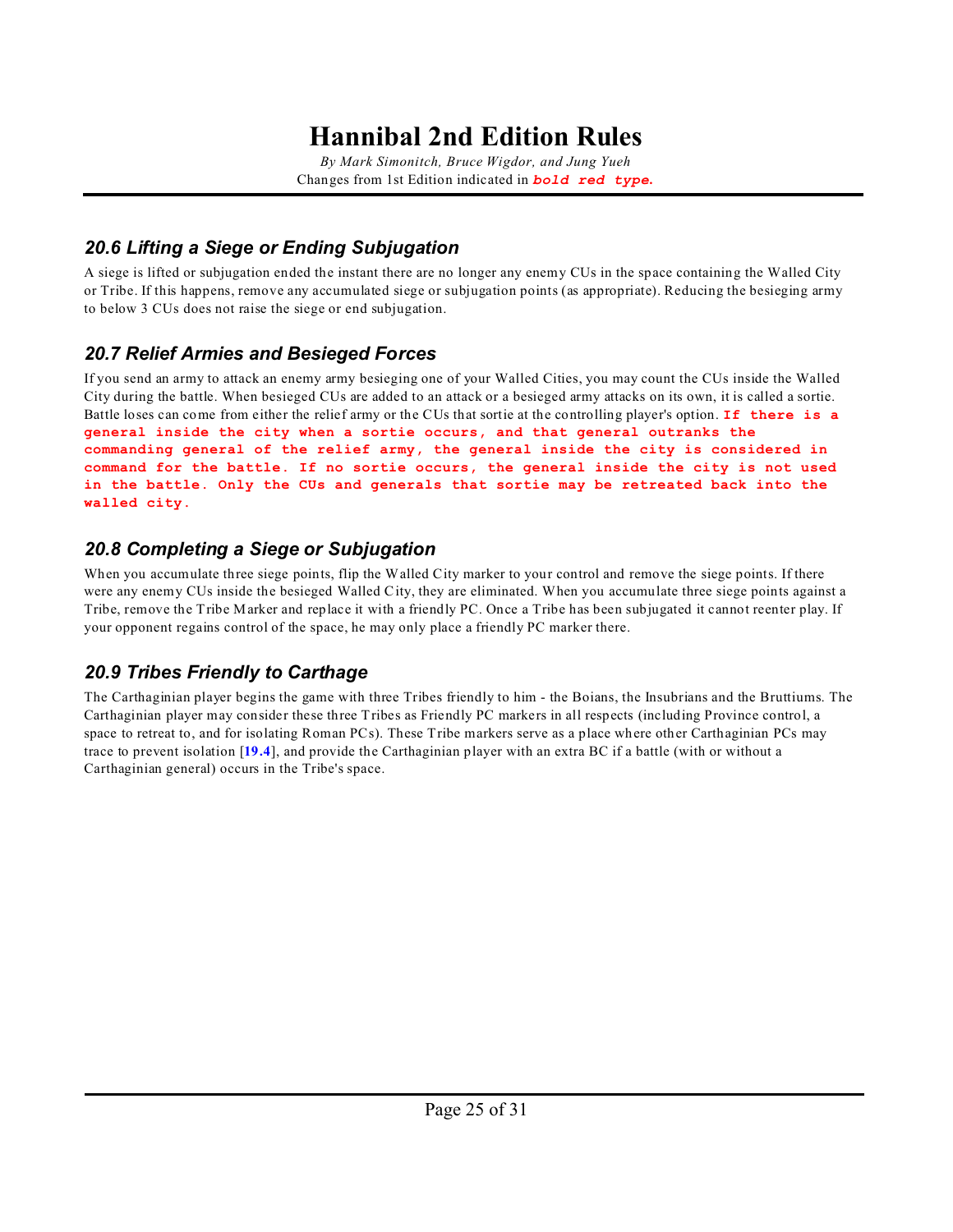*By Mark Simonitch, Bruce Wigdor, and Jung Yueh* Changes from 1st Edition indicated in *bold red type***.**

## <span id="page-25-3"></span>**21. Attrition**

### <span id="page-25-0"></span>*21.1 When Attrition Occurs*

Attrition can occur for the following reasons:

- ! **WINTER ATTRITION:** During the Winter Attrition Phase, all CUs (with or without generals) in spaces containing an enemy PC marker or a non-friendly Tribe suffer Attrition. Players conducting sieges against a city should be aware that their CUs are in a space with an enemy PC marker and will suffer Winter Attrition if still there at the end of the turn.
- ! **MOUNTAIN PASS ATTRITION (Optional):** Any time an army crosses a Mountain Pass, that army suffers Attrition. See Attrition Table for die roll modifiers. **Second edition modifiers are: Alps = 0, non-Alps = -2. DESIGNER'S NOTE: While Hannibal had a tough time crossing the Alps, it normally was not a difficult a military operation. Hannibal's experience can be attributed to bad luck and a probably a traitor for a guide.**
- ! **EVENTS:** When triggered by an Event Card (e.g., Hostile Tribe, Mercenaries Desert, Epidemic, Storm at Sea, and Pestilence).

### *21.2 Procedure*

The owning player makes a die roll for each applicable occurrence and consults the Attrition Table. The owning player crossreferences the size of his force in the space with the die roll to determine the number of CUs eliminated. Generals are never affected by attrition (even if attrition eliminates the last CU accompanying that general).

### *21.3 Hostile Tribes*

If attacked by Hostile Tribes (cards **[#7 & #8](#page-27-2)**) the size of your army does not matter. Use the column on the attrition tabled marked Hostile Tribes.

## **22. VICTORY CHECK PHASE**

Players count Political Points to see if one side loses PCs for Political Repercussions.

### <span id="page-25-1"></span>*22.1 Procedure*

During the Victory Check Phase, players counts the number of politically significant provinces they control. All are politically significant except Gallia Transalpinia, Massilia, Liguria, and the Balearic Islands. You earn one point for each politically significant province that you control. There are 18 possible Political Points.

### <span id="page-25-2"></span>*22.2 Year End Political Repercussions*

After calculating Political Points, the totals are compared. If one side has less points than the other, then the player in the minority must remove a number of his own non-walled, non tribal PC markers from the map equal to the difference in Political Points.

**EXAMPLE:** The Roman player has nine Political Points, and the Carthaginian player has seven, therefore the Carthaginian player must remove two of his PC markers from anywhere on the map.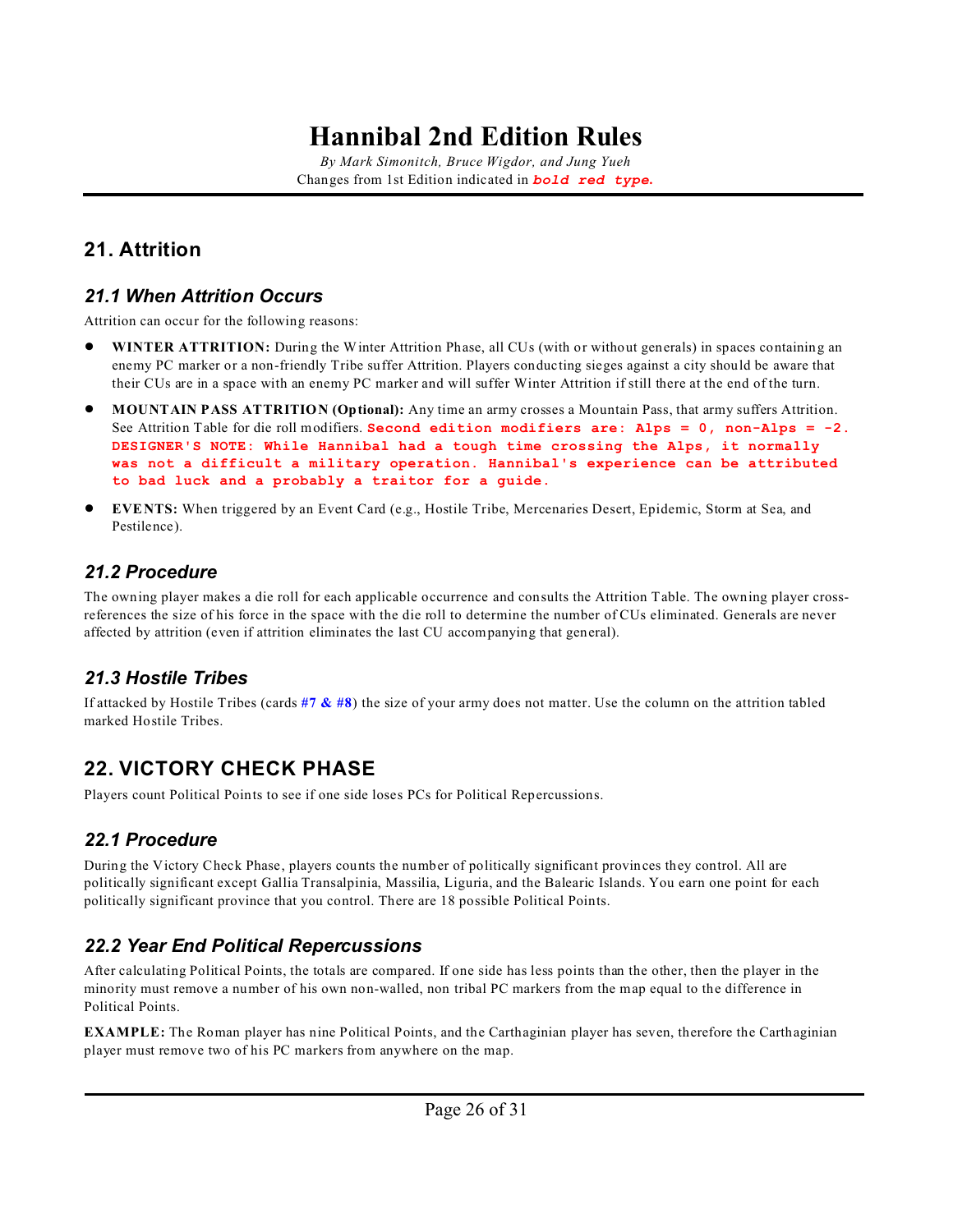*By Mark Simonitch, Bruce Wigdor, and Jung Yueh* Changes from 1st Edition indicated in *bold red type***.**

#### <span id="page-26-2"></span>*22.3 Sue for Peace*

If a player does not have enough PC markers to remove due to Political Repercussions, his country sues for peace and the game ends immediately.

#### *22.4 End of Game*

During the Victory Check Phase of the last turn, the player whose Political Point total is greater wins. If there is a tie the Carthaginian player wins.

### <span id="page-26-0"></span>**23. SUDDEN DEATH**

Each player can win a Sudden Death Victory. A Sudden Death Victory ends the game immediately.

- ! The Roman wins a Sudden Death Victory if he controls Carthage.
- ! The Carthaginian wins a Sudden Death Victory if he controls Rome. He also wins a Sudden Death Victory if he controls all provinces in Italy except Latium during a Victory Check Phase.
- ! Either player wins a Sudden Death Victory if his opponent sues for peace {[**[15.6](#page-19-2)**] and [**[22.3](#page-26-2)**]}.

### <span id="page-26-1"></span>**24. SPECIAL ABILITIES**

**RULE:** Each general has a special ability as indicated below his Holding Box. A general's special ability can only be used when he is a commanding general. Most special abilities are self explanatory but the following generals require further clarifications:

**HANNO:** Hanno may not leave Africa, but he may sail from one African port to another. Hanno may only use his special ability to remove a Roman PC if his army does not engage in battle. Hanno may conduct one or more overruns and still be able to use his special ability.

**FABIUS: Fabius may not leave Italy, but may sail from one Italian port to another. If there is not at least one stack of 5 CUs in Italy, then Fabius is placed with any friendly CUs in Italy (doesn't have to be the largest stack). If there are no CUs in Italy, Fabius is placed in Rome (even if under siege).**

**MARCELLUS:** His ability does not apply to subjugation

**SCIPIO AFRICANUS:** His ability does not apply to subjugation

**NERO:** Nero can use his special ability with sea movement allowing his army to move three spaces before or after sea movement (split in any fashion). Alternatively, Nero can move twice by sea in the same turn, using 3 MPs for each move.

**GAIUS FLAMINIUS:** His special ability does apply to preventing a withdrawal.

**LONGUS: His special ability does not apply to preventing a withdraw.**

**PAULUS: His special ability does not apply to preventing a withdraw.**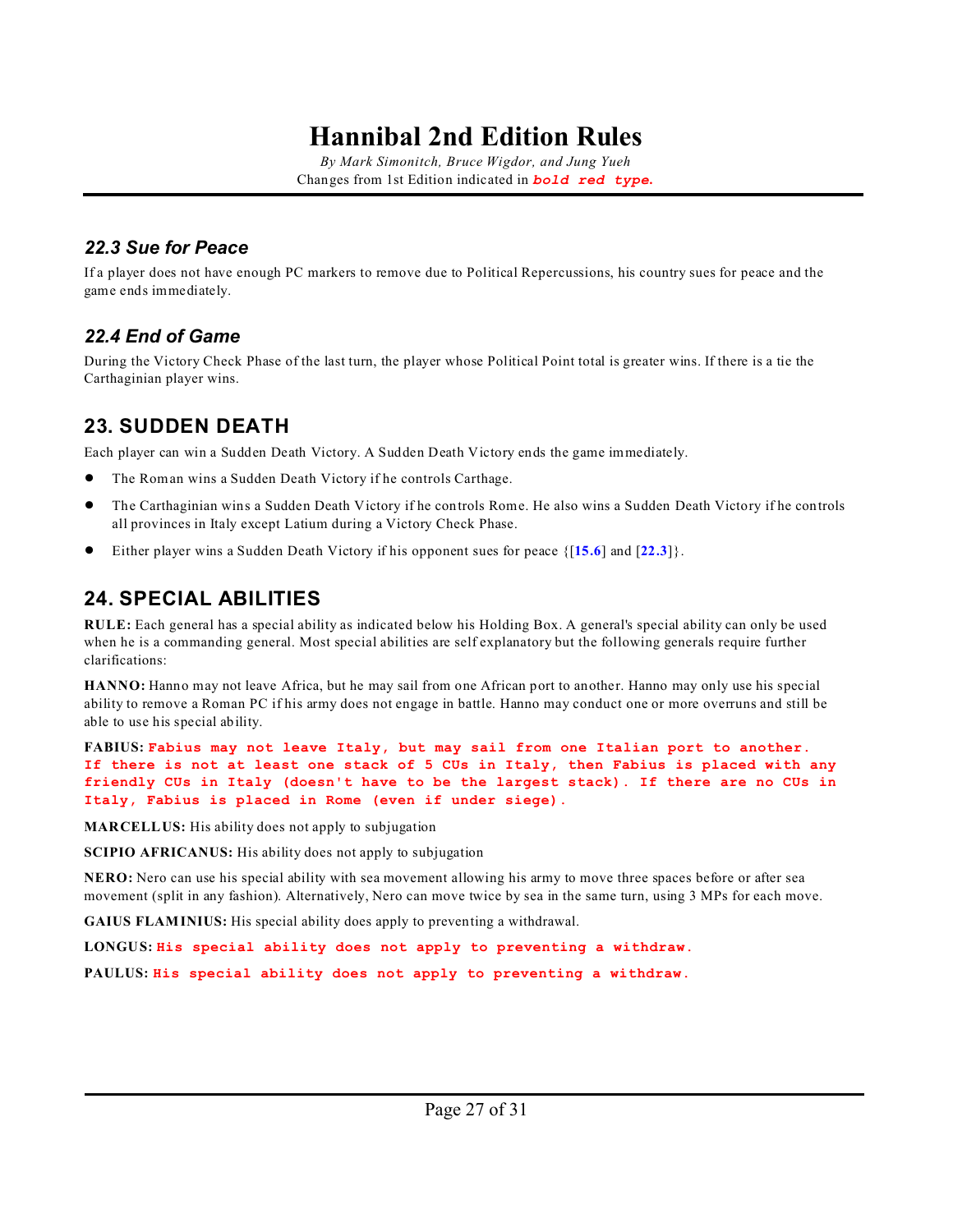*By Mark Simonitch, Bruce Wigdor, and Jung Yueh* Changes from 1st Edition indicated in *bold red type***.**

### <span id="page-27-0"></span>**25. STRATEGY CARD LIST**

- 1. **Corsica and Sardinia Revolt**
- 2. **Sicilia Revolts**
- 3. **Numidia Revolts**
- 4. **Celtiberia Revolts**
- <span id="page-27-1"></span>5. **Marharbal's Cavalry:** May be played even after you have played your last regular BC.

6. **Native Guides:** Only generals with Strategy Ratings of 1 or 2 may use this event. This modifier is cumulative with other modifiers for the mountains. So a move across a non-Alps pass would have a **"-5"** net modifier. If the army crosses two separate mountain passes, the modifier may be used for both.

<span id="page-27-2"></span>7 & 8. **Hostile Tribes:** This card may be played against CUs without a general. May be played versus a moving army, stationary army or stationary CUs.

<span id="page-27-3"></span>9. **Philip V. of Macedon:** When the "Philip V. of Macedon allies with Carthage" event is first played, place a marker on the Carthaginian Naval Modifier Box. The Carthaginian player receives this modifier until the event is played again by the Roman Player. If the Roman can then play the event, the Carthaginian player loses a Strategy Card drawn randomly from his hand and Philip is considered to have declared peace, the modifier is lost and that EC is removed from the Strategy Deck.

- 10. **Macedonian Reinforcements**
- 11. **Balearic Slingers**
- 12. **African Reinforcements**
- 13. **Bruttium Recruits**
- 14. **Ligurian Recruits**
- 15. **Iberian Recruits**
- 16. **Gallic Recruits**
- 17. **Surprise Sortie**
- 18. **Traitor in Tarentum:** Your Army must contain at least 3 CUs to use this card.
- 19. **Senate Dismisses Proconsul**

20. **Spy in Enemy Camp:** The revealed enemy BCs must be displayed face-up and remain open to view throughout the battle. If the "Ally Deserts" event is played in combination with the "Spy in Enemy Camp" event, the player may select one of the visible BCs or randomly draw one of the unrevealed BCs at his option.

21. **Mercenaries Desert:** Affects only CUs not on or in friendly walled city spaces. It matters not whether the CUs are inside or outside the city; they are immune.

- 22. **Mutin's Numidians**
- 23. **Numidian Ally**
- 24. **Sophonisba**
- 25. **Capua Sides with Carthage**
- 26. **Syracuse Allies with Carthage**

27. **Hannibal:** "I have come into Italy, not to fight Italians, but to fight for the liberty of the Italians against Rome"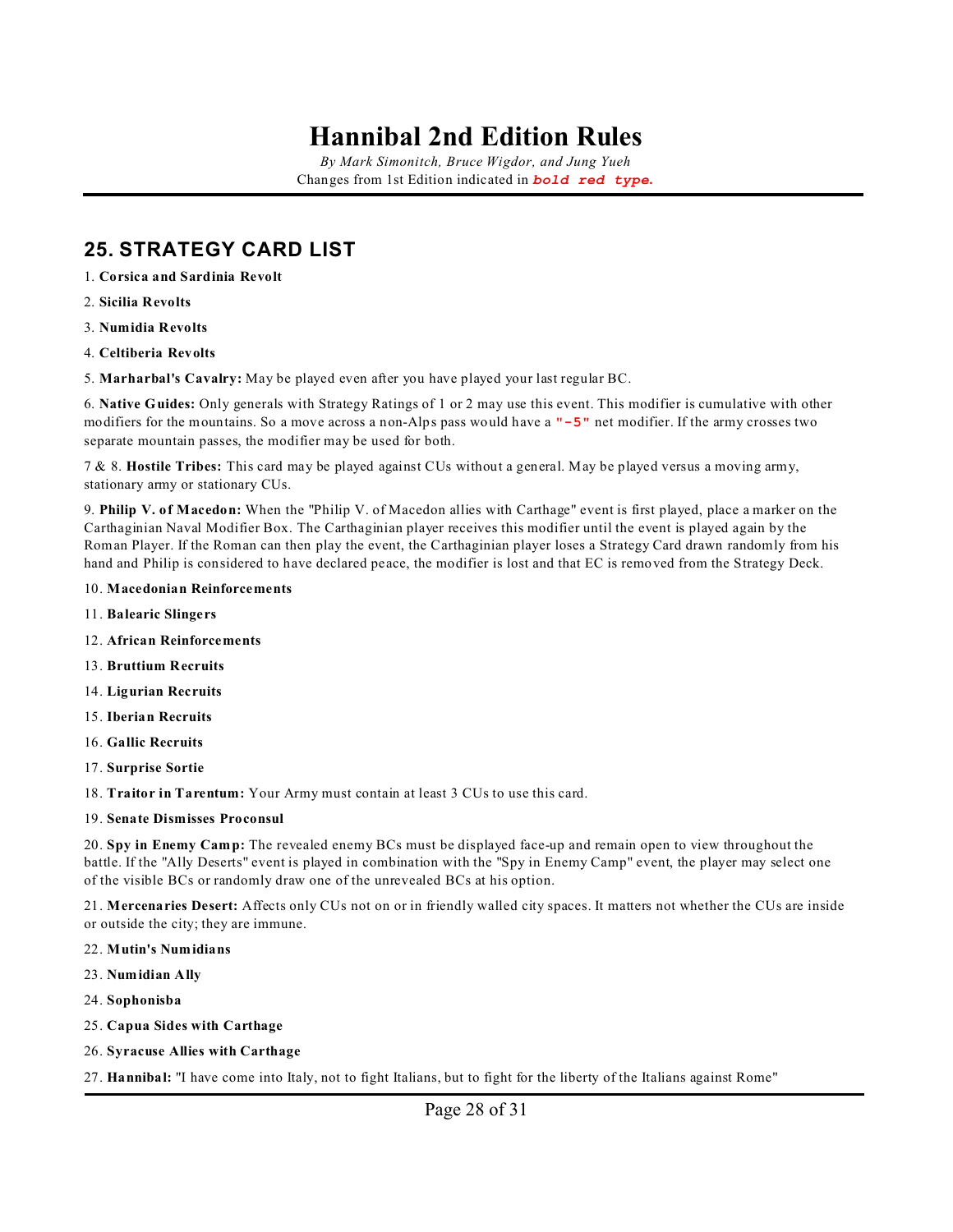*By Mark Simonitch, Bruce Wigdor, and Jung Yueh* Changes from 1st Edition indicated in *bold red type***.**

28. **Hannibal Charms Italy: Hannibal can remove the PC from the space he starts in as long as he burns one of his movement points. This benefit may be used in spaces where Hannibal overruns Roman CUs or where the Roman army avoids battle.**

#### <span id="page-28-0"></span>29. **Carthaginian Naval Victory**

30. **Carthaginian Siege Train:** The Siege Train has all the characteristics of a Carthaginian CU except it has no effect in a normal Battle. The Siege Train may not cross an Alpine Pass or use Sea Movement. If caught alone in a space by enemy CUs or forced to Retreat, it is removed from play. **The Carthaginian Player may play this event as many times as he likes, but he may only have one Siege Train on the map at a time. This unit does not take up space in the army, so a Carthaginian army can move with the siege train plus 10 CUs. If the event is played when the siege train is already in play, the siege train can be moved to a different army.**

#### 31. **Spanish Allies Desert**

32. **Numidian Allies Desert:** If the player had control of both Numidian provinces, he would lose all four BC bonuses.

- 33 & 34. **Major Campaign**
- 35 & 36 **Diplomacy**

#### 37 - 40 **Minor Campaign**

41. **Bad Weather:** If the Bad Weather card is played during a Naval Movement, the naval portion of the move is cancelled. The embarking force must return to its port and remain there for the balance of the round. This card can only be played against movement, not against interception, retreats, avoid battle, etc. **The card must be played before the player conducts any naval combat die rolls or mountain pass attrition. If played against an army crossing a mountain pass or strait, the target army may not cross the mountain pass or strait if it needs to use its 3rd or 4th movement point to do so.**

**BAD WEATHER AND CAMPAIGN CARDS:** If played during an opponent's Campaign card, it can be used to truncate the move of only one force and must be declared before another force moves as part of that Campaign. **Also, the event affects the movement of the general and not the CUs (i.e., if the CUs are moved by two different generals, they can still be moved a total of four spaces).**

<span id="page-28-1"></span>42. **Elephant Fright: With regard to BCs lost, the wording on the card is correct, not the wording on the strategy card list of the 1st edition rule booklet.**

- 43. **Two Legions of Slaves Raised**
- 44. **Allied Auxiliaries** (Apulia)\*
- 45. **Allied Auxiliaries** (Etruria)\*
- 46. **Allied Auxiliaries** (Samnium)\*
- 47. **Allied Auxiliaries** (Lucania)\*
- 48. **Allied Auxiliaries** (Campania) \*

**\*** = These CUs have to be placed with a general in Italy and cannot be placed in Rome if there is no general there.

49. **Opposing Fleet Breaks Siege**: Cannot be used on Capua.

50. **Adriatic Pirates:** The card seem to imply that CUs may move without generals - this is misleading. All naval movement requires the presence of a general.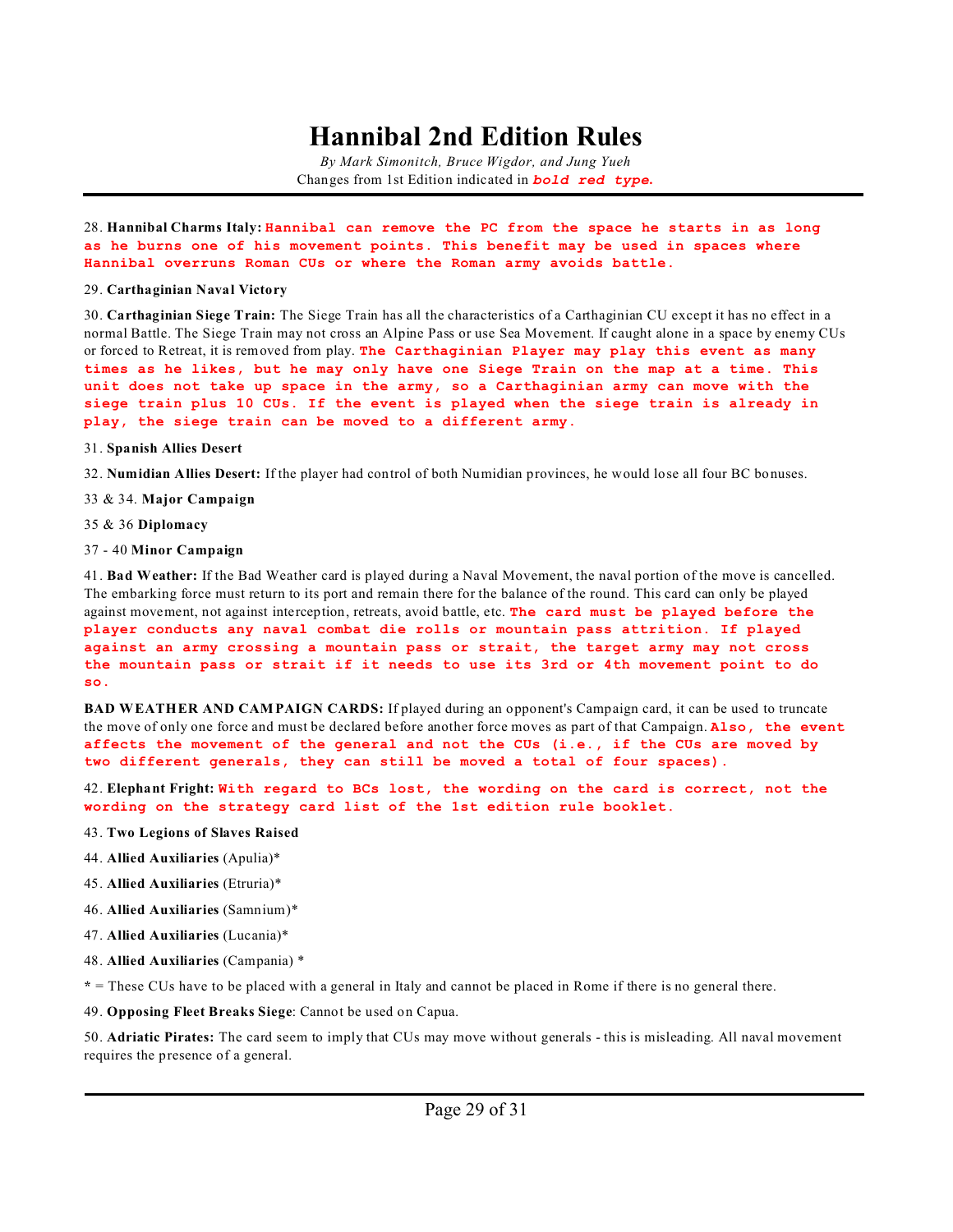*By Mark Simonitch, Bruce Wigdor, and Jung Yueh* Changes from 1st Edition indicated in *bold red type***.**

- 51 & 52. **Epidemic & Pestilence:** The player playing the card may choose which army will roll for attrition.
- 53. **Tribal Resistance**
- 54. **Treachery within City**
- 55. **Messenger Intercepted**
- 56. **Grain Shortage**

57 & 58. **Hanno Councels Carthage / Cato Counsels Rome:** The restriction on these cards are in effect until the start of the turn after the next reshuffling of the Strategy Deck (triggered by the Reshuffle card or when the Strategy Deck is exhausted). Players should place these cards near the map to remind them that they are in effect. These cards affect movement of CUs and not the placement of reinforcements. Generals without CUs may move in and out of Africa.

59. **Ally Deserts:** This card can be played before any BCs have been played (both players may observe which card is pulled), or held in the hand to be played in any round of the battle.

<span id="page-29-0"></span>60. **Storms at Sea:** The Roman player may not observe how the Carthaginian fares in Naval Combat before deciding to play the Storm At Sea card - the card must be played before rolling the die for Naval Combat. The card seems to imply that CUs may move without generals, this is misleading--all naval movement requires the presence of a general. **The attrition result has no affect on generals and if all CUs are eliminated in a storm at sea, then the general returns by himself to the port of embarkation.**

- 61. **Force March** (1)
- 62. **Force March** (2)

63. **Force March** (3): A player may use the Force March 3 card to make a naval move in addition to moving that force three spaces overland. This card can be used to move a general by sea twice, each sea move costing the army 3 movement spaces. That general could then pick up and drop off CUs along the way.

64. **Truce:** No interceptions are allowed during a Truce. No siege attempts are allowed either but players may keep their armies outside the city walls to retain their accumulated siege points. A Truce has no affect on subjugation of green Tribes. No matter how the truce is played the deck is reshuffled at the end of the turn (the reshuffling does not break the Truce). Carthaginian Naval Movement is not affected by Roman Naval Supremacy during a Truce; however, Naval Movement can still be affected by Storms at Sea. If you have friendly units on enemy PC Markers when a Truce starts, your units may remain there. Enemy PC Markers underneath your units may not be converted **and CUs on top of enemy PC Markers at the end of the turn still suffer attrition.**

**CARDS WHICH DO NOT BREAK THE TRUCE:** Counter cards (storm at sea, bad weather, etc.) do not end a truce, nor is a truce broken when an event is played that does not occur (e.g. Allied Auxiliaries when there are not generals in Italy to take the CUs). Events that move an army also do not break the Truce.

#### **CARDS WHICH BREAK THE TRUCE:**

**REINFORCEMENT CARDS:** 5 Auxiliaries, 4 Recruits, African/Macedonian Reinforcements, Balearic Slingers, Mutin's Numidians, Siege Train, Slaves.

**REVOLT CARDS:** Sicilia, Corsica/Sardinia, Celtiberia, Numidia, Syracuse, Numidian Ally, Sophonisba, Grain Shortage, and Capua Sides with Carthage.

**ATTRITION CARDS:** Both Hostile Tribe cards (if the event is used), Pestilence, Epidemic, Mercenaries Desert.

**POLITICAL EVENTS:** both Diplomacy cards, Philip V of Macedon, "I have come...", both counsel cards (Cato/Hanno), and Senate Dismisses Proconsul.

**SORTIES:** Surprise Sortie, Tribal Resistance, Opposing Fleet Breaks Siege.